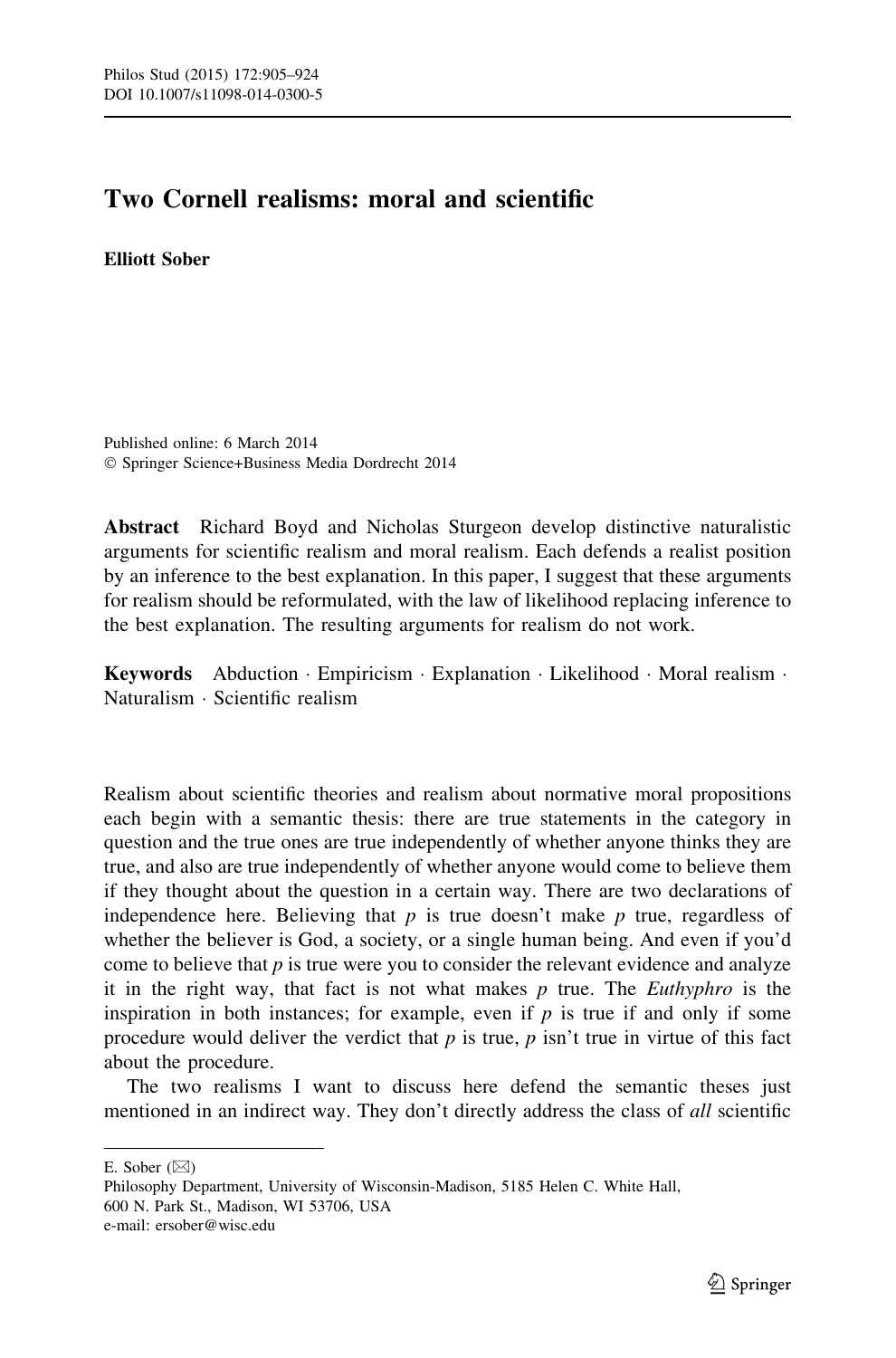theories or the class of all moral statements, but rather single out special subsets of each. We have good reason to think that certain scientific theories are true because the hypothesis that they are true provides the best explanation for why those theories accurately predict what we have observed. And we likewise have good reason to think that certain normative moral statements are true because those statements provide the best explanations of some of the (non-normative) observations we have made. Charles Sanders Peirce called this style of inference abduction; more recently, it has come to be called *inference to the best explanation* (Harman [1965;](#page-18-0) Lipton [1991](#page-18-0)). For example, when general relativity accurately predicted the bending of light that Eddington observed in a solar eclipse, the best explanation for why the theory was predictively accurate in this instance is the hypothesis that the theory is true (or approximately true). Similarly, when we observe what Hitler did in World War II, the explanation for why he behaved as he did includes the statement that he was morally depraved. The guiding idea behind this defense of the two realisms is naturalistic.<sup>1</sup> Scientists appeal to observations in justifying the scientific theories they endorse; philosophers should do the same thing in justifying philosophical theories. Inference to the best explanation is a tool for both science and philosophy.

How do these points about general relativity and Hitler connect with the broader semantic theses with which I began? The idea is that if general relativity is true, then some scientific theories are true, and if it is true that Hitler was morally depraved, then some normative moral propositions are true. What is more, we have observational evidence for each of the antecedents in these two conditionals. What is supposed to follow is that we have observational evidence for the claim that some scientific theories are true and also for the claim that some moral propositions are true.

Unfortunately, there is a fly in the ointment. The arguments just described use a principle about confirmation that Hempel ([1965\)](#page-18-0) called

### The Special Consequence Condition: If O confirms  $H$ , and  $H$  entails  $C$ , then  $O$  confirms  $C$ .

It is widely recognized in philosophy of science that this principle is false. Here's an example that shows why: You are playing poker and a new hand is about to be dealt. You are sitting to the dealer's left, so the first card dealt will come to you. You are wondering whether that first card will be the Queen of Hearts. The dealer is careless in handling the deck, allowing you to catch a glimpse—you see that the card in question is red. The observation that the card is red confirms the hypothesis that the card will be the Queen of Hearts, and the hypothesis that the card is the Queen of Hearts entails that the card is a Queen; however, the observation that the card is red does not confirm the proposition that the card is a Queen. The Bayesian view of confirmation—that O confirms H precisely when O raises the probability of  $H$  makes all this transparent. Before you see that the card is red, your probability that

<sup>&</sup>lt;sup>1</sup> Naturalism in this sense takes its inspiration from Quine's ([1953,](#page-18-0) [1960](#page-18-0), [1963\)](#page-18-0) insistence that philosophy is "continuous" with science. In Sober [\(2009](#page-19-0)), I call this thesis naturalism<sub>p</sub> and distinguish it from metaphysical naturalism (the thesis that there are no supernatural entities) and methodological naturalisms (the thesis that science should not make claims about the existence of supernatural entities).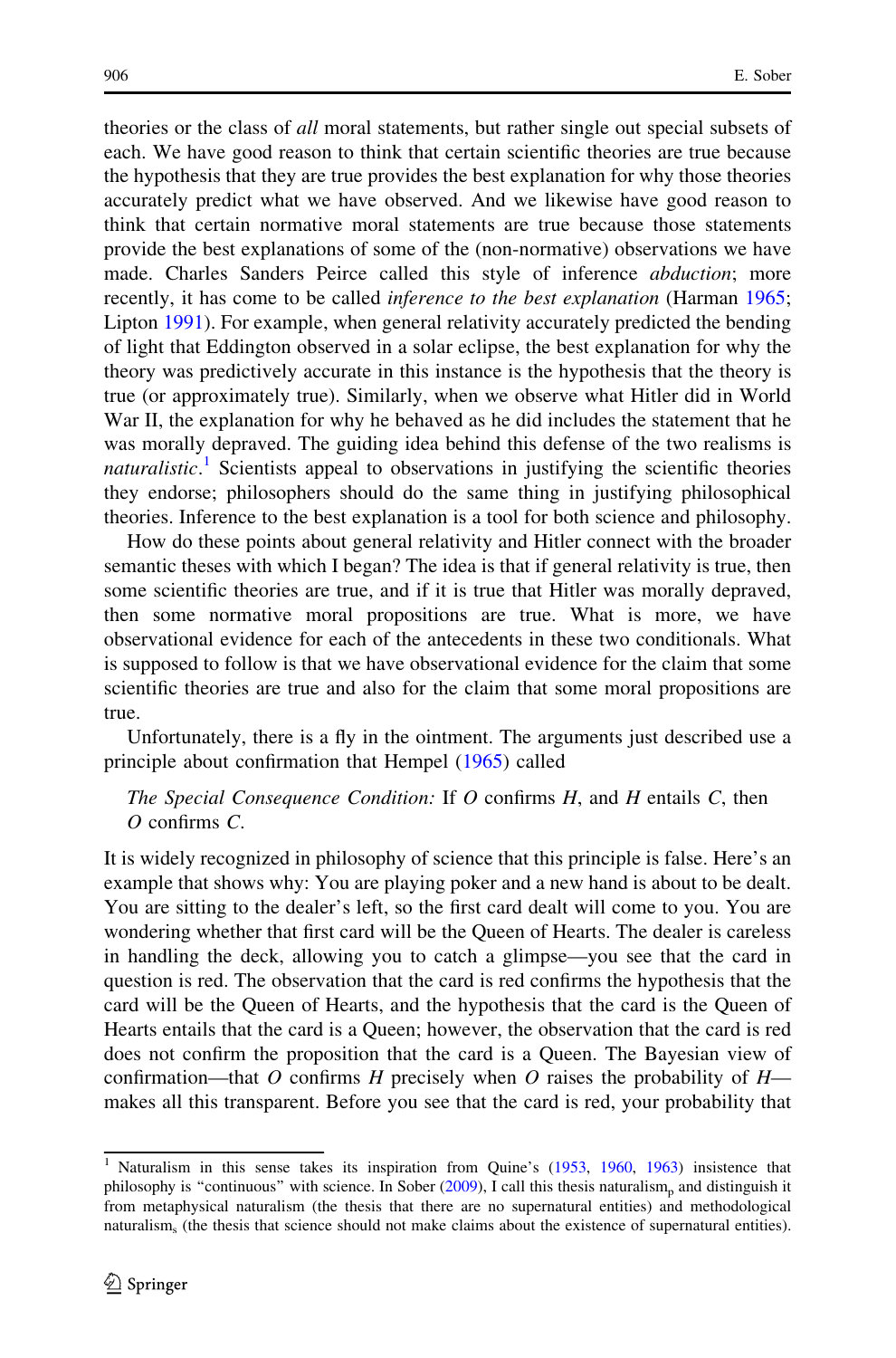the card will be the Queen of Hearts is 1/52. When you observe that the card is red, this raises the probability that the card is the Queen of Hearts to a value of 1/26. However, your observation does not raise the probability that the card is a Queen; it was 1/13 before you made your observation and has the same value after. The lesson is clear: watch out for arguments that depend on the special consequence condition! $2,3$  Whether the empirical arguments for scientific realism and moral realism sketched above can be reconfigured so as to avoid this faulty premise is something we will consider in due course.

In what follows, I'll consider Sturgeon's ([1984,](#page-19-0) [1986\)](#page-19-0) argument for moral realism and Putnam's ([1975b\)](#page-18-0) and Boyd's [\(1980](#page-18-0), [1983\)](#page-18-0) arguments for scientific realism. All these arguments are naturalistic in the sense I've described and all make use of inference to the best explanation. I'll suggest that each should be reconfigured by replacing inference to the best explanation with the law of likelihood (an idea I'll explain). The question is whether this reformulation allows these empirical arguments for the two realisms to stand.

#### 1 Sturgeon on moral realism

Sturgeon [\(1984](#page-19-0)) uses three examples to motivate the idea that moral propositions can help explain nonmoral matters of fact. The two best, I think, are these:

- Hitler started World War Two because he was morally depraved.
- Abolitionism became more popular in the eighteenth and nineteenth centuries in Europe and North America because slavery became morally worse during that period.

Sturgeon hopes that readers will find it unproblematic to regard these two statements as true, but, to his credit, he forthrightly addresses the more general question of why the moral propositions should be regarded as explanatorily relevant to the nonmoral propositions cited. Here is his criterion:

… if a particular assumption is completely irrelevant to the explanation of a certain fact, then that fact would have obtained, and we could have explained it just as well, even if the assumption had been false (p. 223).

Sturgeon's proposal, I take it, provides the following sufficient condition for explanatory relevance:

<sup>2</sup> I argue in Sober ([1993,](#page-19-0) [2011a\)](#page-19-0) that the indispensability argument for mathematical Platonism due to Quine ([1953,](#page-18-0) [1981](#page-18-0)) and Putnam [\(1971](#page-18-0)) is flawed because it uses the special consequence condition.

 $3$  Carnap ([1950b\)](#page-18-0) discerns two concepts of confirmation—the incremental concept (wherein  $O$  raises the probability of H) and the absolute concept (wherein  $Pr(H | O)$  is high). My criticism of the special consequence condition pertains to the first; the condition is correct when the second concept is used. This is no help to the realisms under discussion, however, since the absolute concept of confirmation fails to capture the idea of *evidential relevance*.  $Pr(H|O)$  can be high even when O is evidentially irrelevant to H, and it can be low even when O is positively relevant to H. It is unfortunate that Carnap used the term ''confirm'' to label this second concept.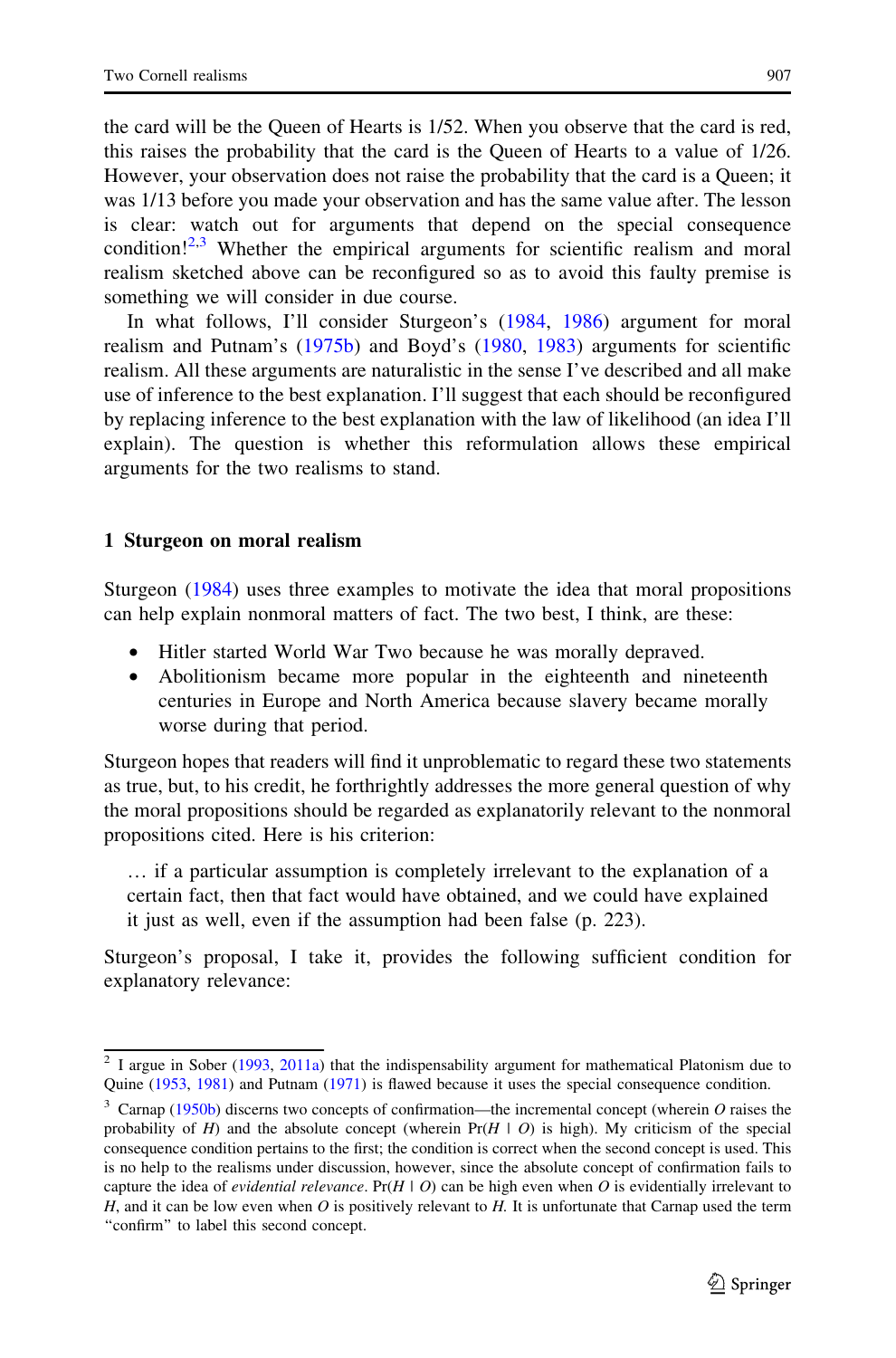If a fact  $F$  would not have obtained or  $F$  would not be just as well explained were assumption A false, then A is explanatorily relevant to F.

This proposition is somewhat circular, since ''well explained'' appears in the antecedent and ''explanatorily relevant'' appears in the consequent. However, the principle entails something that involves no such circularity:

(SERP) If a fact  $F$  would not have obtained were assumption  $A$  false, then  $A$  is explanatorily relevant to F.

I'll call this ''Sturgeon's explanatory relevance principle.'' SERP entails that the first bulleted statement is true if Hitler wouldn't have started World War Two had he not been morally depraved, and SERP entails that the second statement is true if abolitionism wouldn't have become more popular at the time and place described had slavery not become more morally abhorrent. I will not quarrel with these counterfactuals but instead will pick some bones with SERP. I see three kinds of counterexample to this principle, which are easier to state and understand if I shift from talking about facts and assumptions to events: (i) cases where  $F$  not only causes A, but F is a necessary condition for A; (ii) cases where F and A are joint effects of a common cause C, where C suffices for A, and C is necessary for  $F$ ; (iii) cases where A and F are simultaneous and A supervenes on  $F^A$ .

Can Sturgeon's principle of explanatory relevance be improved? Harman [\(1977](#page-18-0)) does not state a principle explicitly, but an example he describes and the anti-realist conclusion<sup>5</sup> he draws about it suggest such a principle. The example involves a group of hoodlums who, just for fun, set fire to a cat. Harman says that the hoodlums' behavior can be explained by their upbringing and their resulting psychological properties (which can be characterized non-normatively). There is no need, Harman says, to mention the hoodlums' moral failings. For Harman, the best explanation of the hoodlums' behavior omits the very consideration that Sturgeon wants to cite in his explanation of Hitler's behavior. Harman's argument is a parsimony argument (Sober [1990b](#page-19-0), [2009;](#page-19-0) Shafer-Landau [2007](#page-19-0)), but here I want to examine it from the point of view of the idea of explanatory relevance. As I mentioned, Harman does not explicitly state a general criterion, but I think it is natural to take the following principle to be in the background of Harman's discussion of his example:

(HERP) If C explains E, and if  $Pr(E | C\& X) = Pr(E | C)$ , then X is explanatorily irrelevant to E.

The idea here is that  $X$  is explanatorily irrelevant to  $E$  if  $C$  is explanatorily relevant to E and adding mention of X to C doesn't change the probability of E; in this case,

<sup>4</sup> Harman [\(1986](#page-18-0), p. 63) suggests a counterexample to SERP that involves epiphenomenalism; I would categorize some cases of epiphenomenalism under case (ii) above. Sturgeon (1986, pp. 74–75) takes issue with Harman on this point.

<sup>5</sup> Harman ([1977\)](#page-18-0) counts himself a cognitivist, but he isn't a realist in the sense I defined. He thinks that normative moral propositions have truth values, but denies the independence claims I associate with realism.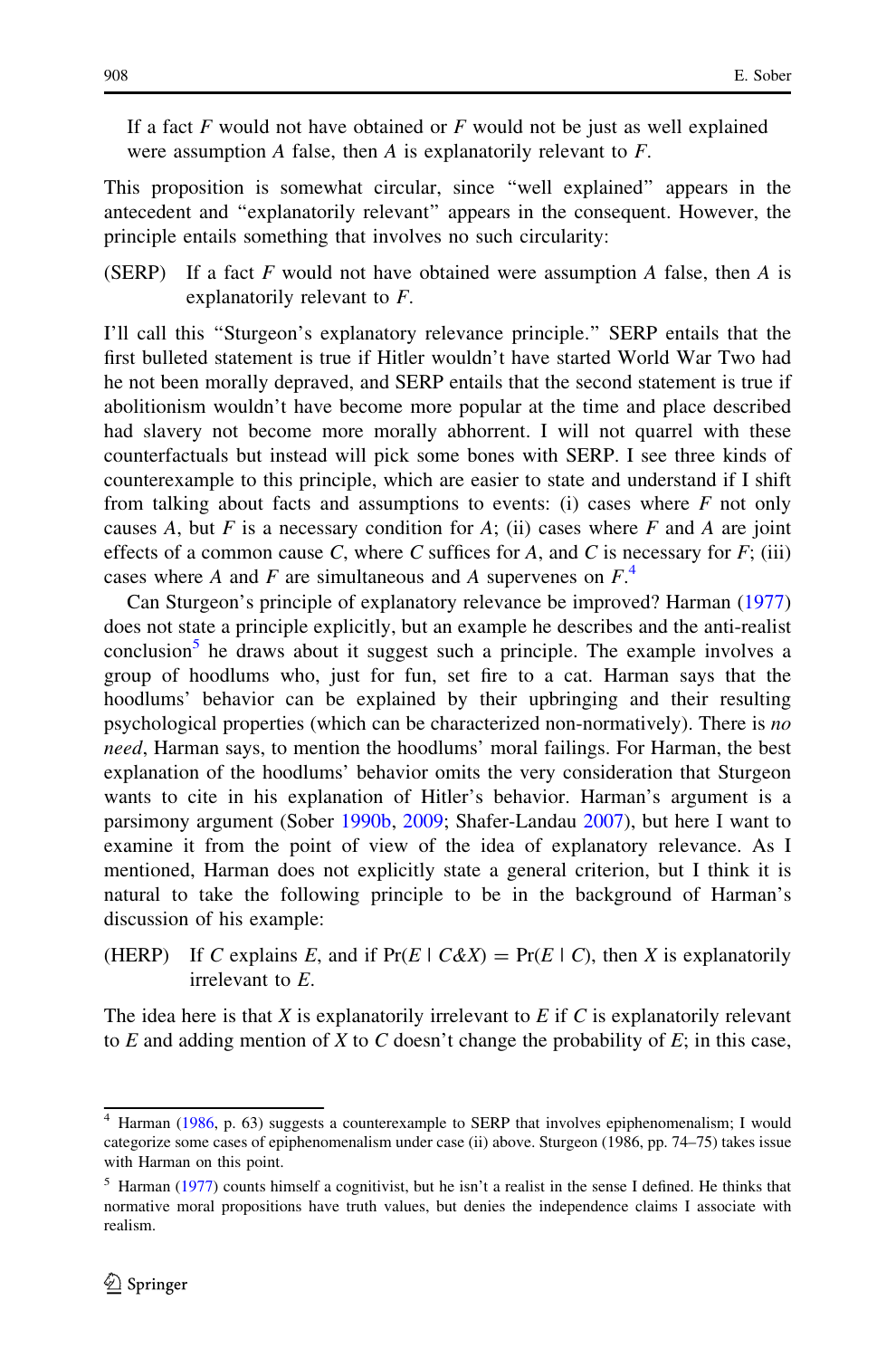C screens-off X from  $E^6$ . For example, the barometer reading is explanatorily irrelevant to the occurrence of the storm because the barometric pressure is relevant, and the barometric pressure screens-off the barometer reading from the storm.<sup>7</sup> Although HERP seems plausible in light of this and other similar examples, HERP is just as flawed as SERP. Consider a causal chain  $X \to C \to E$ . In many such causal chains, the more proximate cause  $C$  screens-off the more distal cause  $X$  from the effect  $E$ . But surely we don't want to say that distal causes are always explanatorily irrelevant to their effects.<sup>8</sup> My dialing your telephone number causes your phone to ring, and the phone's ringing causes you to pick up. It would be a mistake to say that my dialing is explanatorily irrelevant to your picking up, even though it is true that the phone's ringing screens-off my dialing from your picking  $un<sup>9</sup>$ 

Rather than try to formulate a better principle of explanatory relevance, I suggest that we change the subject. My reason is not just that I think that there are many explanations of a given event and that which are better and which are worse depends on our interests (Sober [1999\)](#page-19-0). In connection with the question of whether a naturalistic defense of moral realism can be made to work, there is the following, additional, motivation: if an observation  $O$  isn't evidence for a hypothesis  $H$ , then it hardly matters whether H, if true, would explain O. So let us jettison inference to the best explanation and take up the following principle about evidence:

Observation O favors hypothesis  $H_1$  over hypothesis  $H_2$  if and only if  $Pr(O \mid H_1) > Pr(O \mid H_2).$ 

This is the principle that Hacking ([1965\)](#page-18-0) calls the law of likelihood. Notice that it involves probabilities of the form  $Pr(O|H)$ , not ones of the form  $Pr(H|O)$ . The question is not which hypothesis has the greater probability of being true, but which confers the greater probability on the observations at hand. The name for this idea, due to Fisher ([1922\)](#page-18-0), is misleading; "likelihood" and "probability" are synonyms in English, but not in what is now a standard technical usage.

I won't try to justify the law of likelihood here,  $10<sup>10</sup>$  but will merely illustrate it via an example due to Salmon [\(1984](#page-19-0)). You, an instructor in a philosophy course, have assigned your students the task of writing an essay on a particular topic. Two of the students submit papers that are identical. Not wishing to jump to a hasty conclusion, you consider two hypotheses. The first says that the students plagiarized from the

 $6$  This principle is also in the background of Putnam's ([1975a\)](#page-18-0) influential argument against reductionism. I discuss this in Sober ([1999\)](#page-19-0).

<sup>&</sup>lt;sup>7</sup> Salmon ([1971\)](#page-18-0) uses "statistical relevance" to characterize explanatory relevance, and cited common cause set-ups like the one about the barometer as evidence favorable for his thesis.

 $8$  This example also refutes a principle about causal relevance: if C causes E and if C screens-off X from  $E$ , then  $X$  is not causally relevant to  $E$ .

<sup>9</sup> Here I ignore the brave new world of caller ID.

<sup>&</sup>lt;sup>10</sup> Fitelson [\(2011](#page-18-0)) has criticized the law of likelihood on Bayesian grounds; I reply in Sober ([2011b\)](#page-19-0). There is also a body of frequentist objections to the likelihood principle (which differs subtly from the law of likelihood); I discuss some of these in Sober ([2008b](#page-19-0)).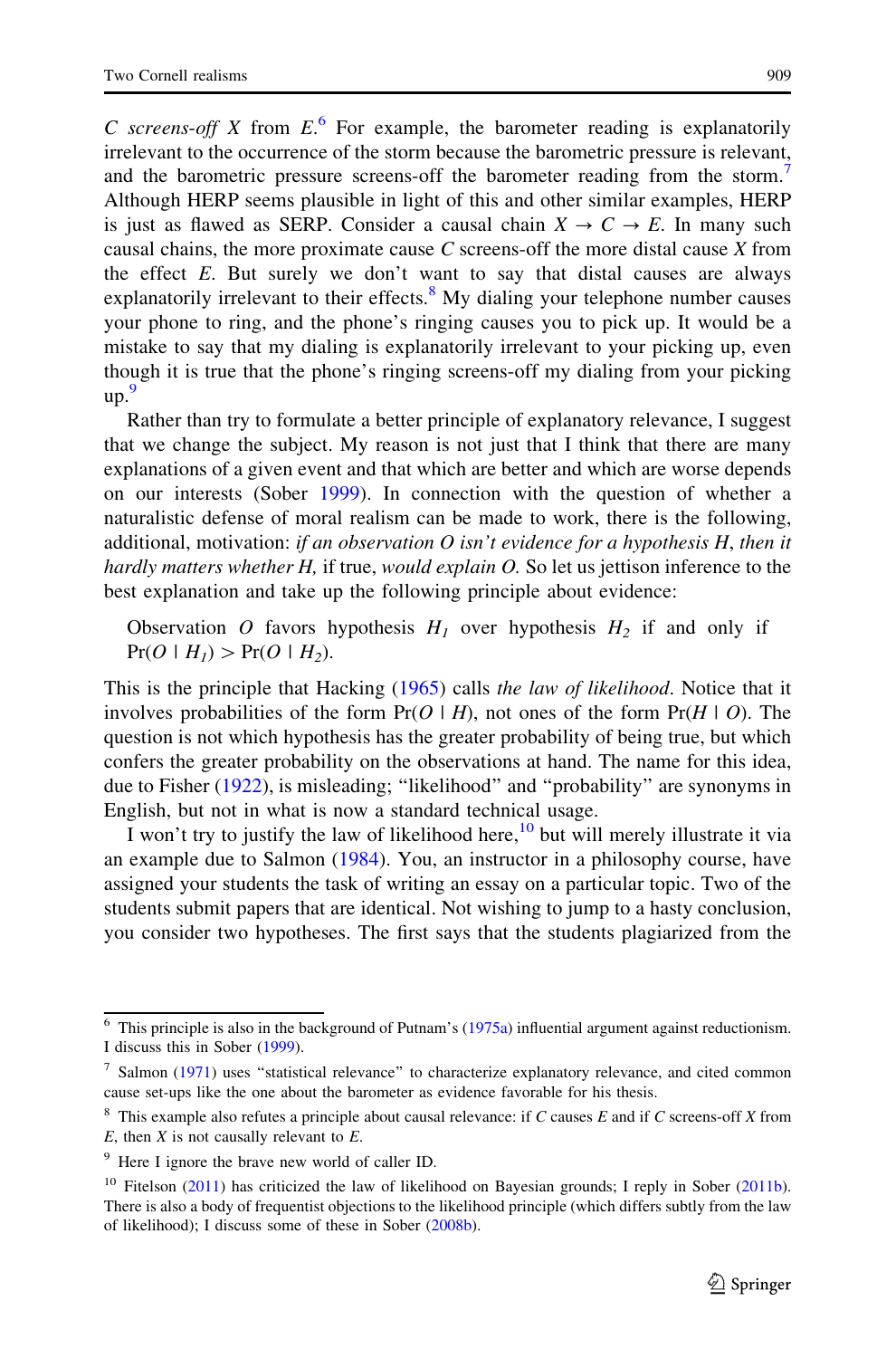same source, a file they found on the Internet. The second says that the students worked separately and independently. Although the two hypotheses both allow that what you observe was not impossible, they differ in this respect: the first says that the matching was highly probable (''it was to be expected''), whereas the second says that the matching was very improbable (''it was almost a miracle''). The observed matching of the papers favors the plagiarism hypothesis (which postulates a common cause) over the hypothesis of separate origination; the law of likelihood is the principle that is doing the epistemic work.

What happens to Sturgeon's two examples when inference to the best explanation is set to one side and the law of likelihood is used instead? The examples about Hitler and slavery get interpreted as follows:

Pr(Hitler started World War Two | Hitler was morally depraved)  $>$  $Pr(Hitter started World War Two | Hitler was morally sound).$ <sup>11</sup>

 $Pr($ abolitionism became more popular  $\vert$  slavery became morally worse)  $>$ Pr(abolitionism became more popular | slavery became morally better).

I think that both these inequalities are *true*; observations *do* favor some moral hypotheses over others. However, I don't think that the observations cited are evidence in favor of moral realism. I'll explain why by concentrating on Hitler.

I am inclined to believe that both of the following likelihood equalities are true:

Pr(Hitler started World War Two | Moral Realism is true)  $=$ Pr(Hitler started World War Two | Moral Constructivism is true).

Pr(Hitler started World War Two | Hitler was morally depraved and Moral Realism is true)  $=$ 

Pr(Hitler started World War Two | Hitler was morally depraved and Moral Constructivism is true).

By ''moral constructivism,'' I mean the thesis that some normative moral propositions are true, and what makes them true is that we would believe them if we deliberated about them in a certain way. Given each of these equalities, the Law of Likelihood concludes that the observation about Hitler fails to provide evidence that favors one hypothesis over another.

When Sturgeon [\(1984](#page-19-0)) wrote his article, the main alternative to moral realism that he wanted to consider was moral nihilism, not moral constructivism.

Moral nihilism is the thesis that no normative moral statement is true. What does a likelihood analysis say about realism versus nihilism? First, I think that the following likelihood equality is correct:

Pr(Hitler started World War Two | Moral Realism is true)  $=$ Pr(Hitler started World War Two | Moral Nihilism is true).<sup>12</sup>

 $\frac{11}{11}$  I use "morally sound" to represent the opposite of Sturgeon's "morally depraved."

<sup>&</sup>lt;sup>12</sup> I have a worry concerning the three likelihood equalities I just asserted. Maybe there is no saying whether the propositions considered confer the same or different probabilities on the observation cited. That too would undercut the claim that the observation favors one metaethical proposition over another.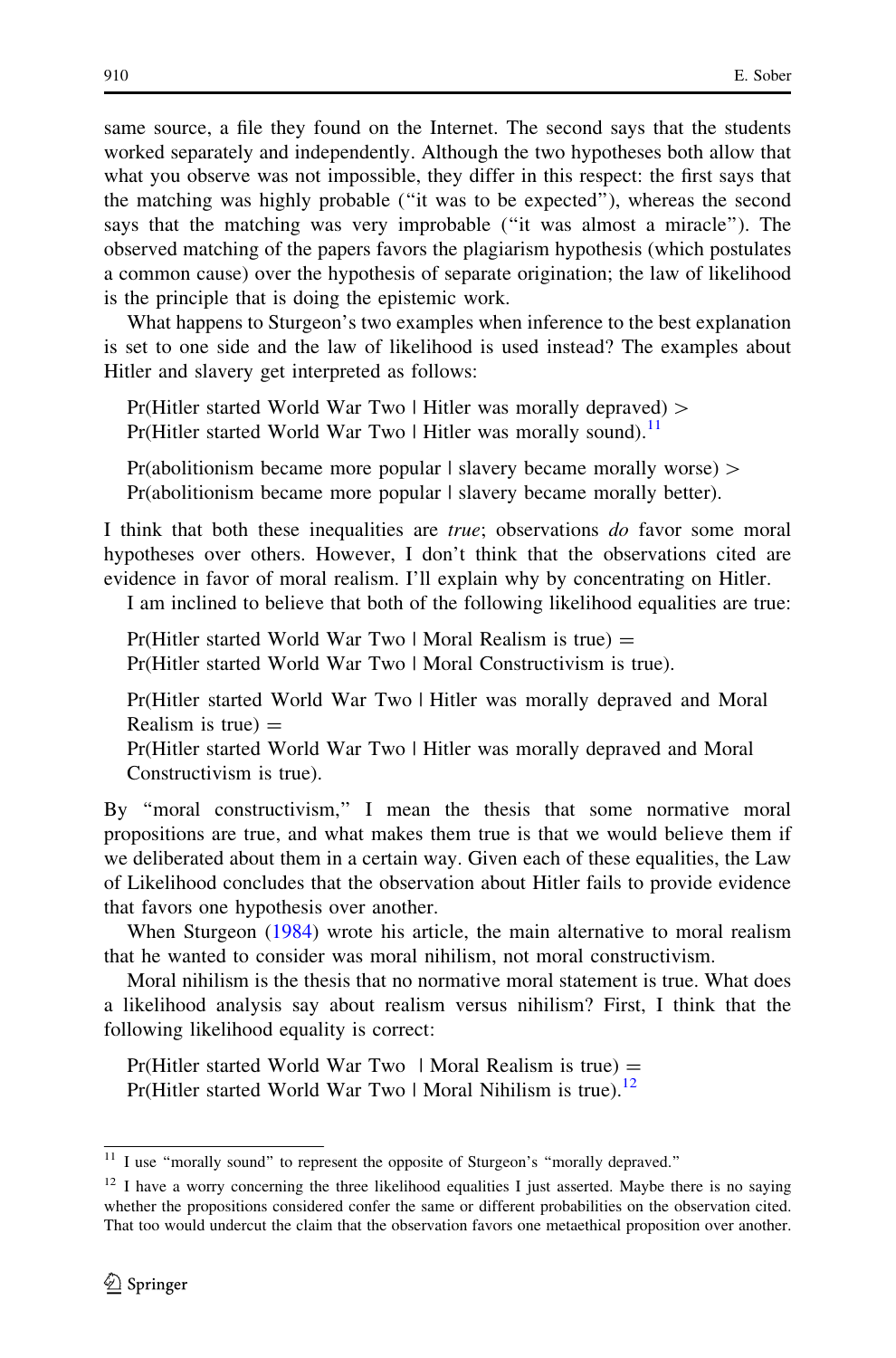Now consider these two probabilities:

Pr(Hitler started World War Two | Hitler was morally depraved and Moral Realism is true)

Pr(Hitler started World War Two | Hitler was morally depraved and Moral Nihilism is true)

Is the first probability larger than the second? It is not, since Hitler's being morally depraved is logically incompatible with moral nihilism. This incompatibility means that the second conditional probability is not defined. The observation cited fails to discriminate between the two conjunctions, not because it judges that they are equally likely, but because one of those ''probabilities'' doesn't even have a value.

Before I started enumerating all those dispiriting likelihood equalities, I asserted that ''Hitler was morally depraved'' has a higher likelihood than ''Hitler was morally sound,'' given the observation that Hitler started World War Two. This assertion is incompatible with the thesis that ethical statements lack truth values; if each of these normative ethical statements confers a probability on the observations, then each has a truth value. So my assertion that this inequality is true presupposes that the no truth value thesis is false. Can we say something more—that Hitler's starting World War Two is *evidence* that ethical statements have truth values? Here we must draw back from the precipice. The card's being red favors the hypothesis that the card is the Queen of Hearts over the hypothesis that it is the Queen of Spades, and each of these hypotheses entails that the card is a Queen. However, the observation that the card is red does not favor the hypothesis that the card is a Queen over the hypothesis that it is a Jack. Even if an observation favors one moral statement over another, it does not follow that the observation favors what all of those moral statements entail—that moral statements have truth values.<sup>13</sup>

#### 2 Putnam and Boyd on scientific realism

Just as moral realism needs to be understood in terms of how it contrasts with moral constructivism and nihilism, so scientific realism needs to be understood in terms of how it differs from the alternatives. The debate since the 1960s has not been over whether scientific theories are ever true, or over what makes true theories true. Rather, the dispute has been fundamentally epistemological. Van Fraassen's [\(1980](#page-19-0)) formulation is a good place to begin. Realists say that the goal of science is to find

<sup>&</sup>lt;sup>13</sup> Philosophers of biology have been interested in "robustness." If each of several competing scientific models entails proposition  $R$ , then  $R$  is said to be a "robust theorem." Is robustness evidence of truth? See Sober and Orzack ([1993\)](#page-19-0) for discussion.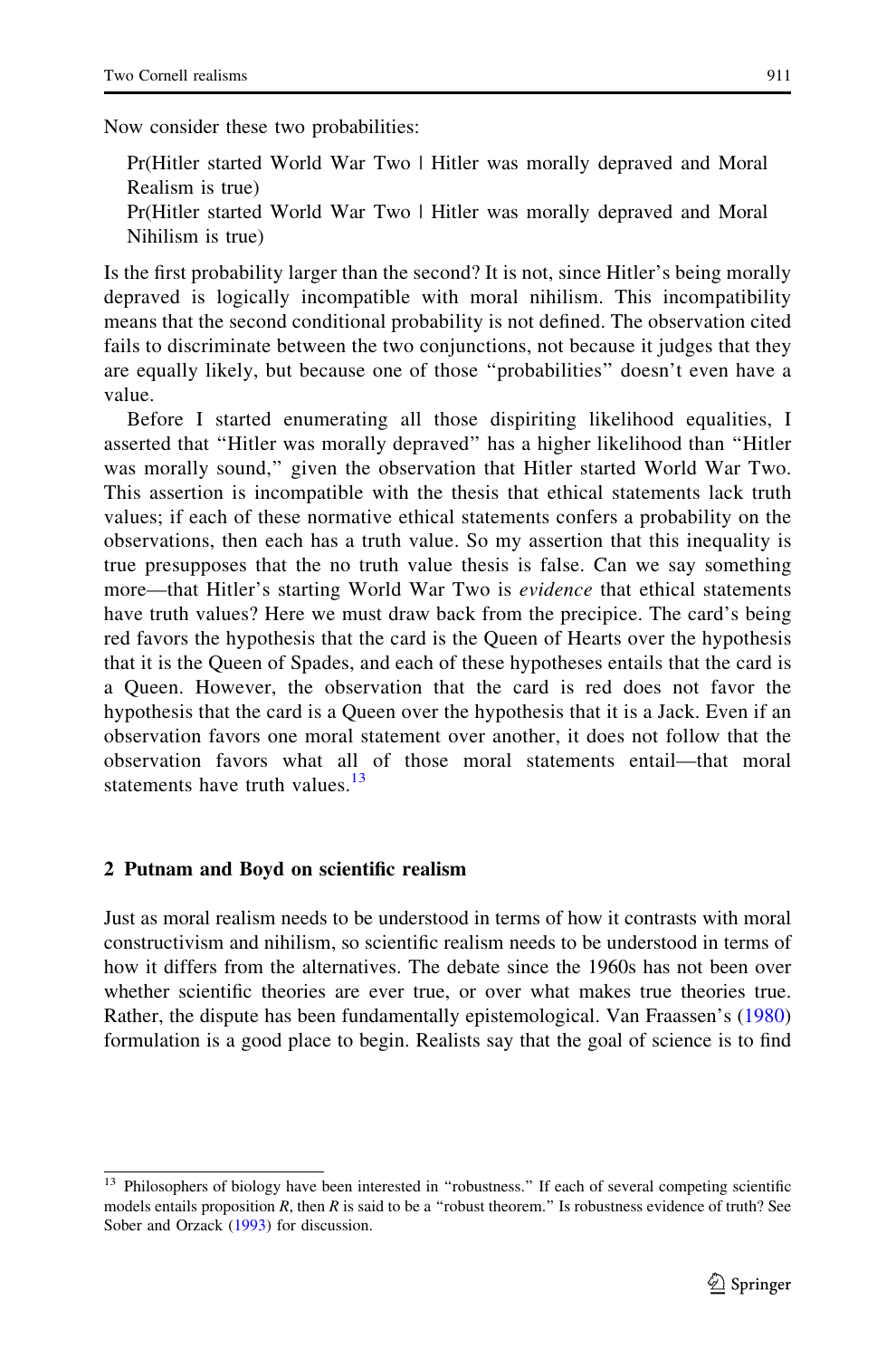theories that are true, whereas empiricists say that the goal is to find theories that are empirically adequate (meaning that they are true in what they say about observables).<sup>14</sup> This talk of "goals" does not mean that the debate concerns the psychology of scientists, a question that could be settled by doing an opinion poll (or intensive psychoanalysis) to find out what scientists hope for in their search for theories. Rather, the question concerns what scientific modes of reasoning have the power to deliver. According to Van Fraassen's empiricism, the evidence that science assembles never obliges one to believe what a theory says about unobservable entities; the most that the evidence could ever require is the belief that the theory is empirically adequate. Realists, on the other hand, think that science is capable of assembling evidence that is so powerful that it compels belief in theories that make claims about unobservables.

Although Van Fraassen's focus on the attainable goals of science is a good one, I think it is a mistake to construe the dispute between realism and empiricism in terms of the dichotomous concept of rational belief. It is better to think about degrees of confidence (Sober [2008a\)](#page-19-0). I'll discuss later on how the debate can be emancipated from that restriction.

Just as moral realists have tried to show that there is empirical evidence for thinking that various normative moral propositions are true, so scientific realists have sought to show that the predictive success of a scientific theory is evidence that it is true—both in what it says about observables and in what it says about unobservables. A good place to begin in discussing empirical arguments for scientific realism is Putnam's [\(1975b,](#page-18-0) p. 71) famous remark that ''realism is the only philosophy that does not make the success of science a miracle.'' This striking statement can hardly be called a fully articulated argument, so let me spell it out a bit. The idea is that when we find that a theory has been successful in making accurate predictions, it is reasonable to demand an explanation for why the theory has been able to do this. Putnam suggests that the only explanation of this remarkable fact is that the theory is true (or approximately true). The most that empiricism can say about the theory is that it is true in what it says about observables. Putnam's idea is that this is either not an explanation, or it is a poor explanation, of why the theory has made accurate predictions in the tests we have run to date. Explaining why the theory has been empirically accurate to date by saying that the theory is empirically adequate in general is like explaining why this raven is black by saying that all ravens are black; this is hardly a deeply illuminating remark. A similar deficiency can be found in a second alternative to realism—fictionalism. A fictionalist interpretation of a theory says that the theory is false in what it says about unobservables but true in what it says about observables. A fictionalist interpretation of theory  $T$  entails that  $T$  has been empirically successful in the predictions we have tested, but that hardly *explains* why the theory has been successful.

 $\frac{14}{14}$  It is clear from this formulation that empiricism needs to provide an account of what distinguishes observables from unobservables. I won't go into that important issue here; see Sober ([1990a](#page-19-0), [2008a\)](#page-19-0).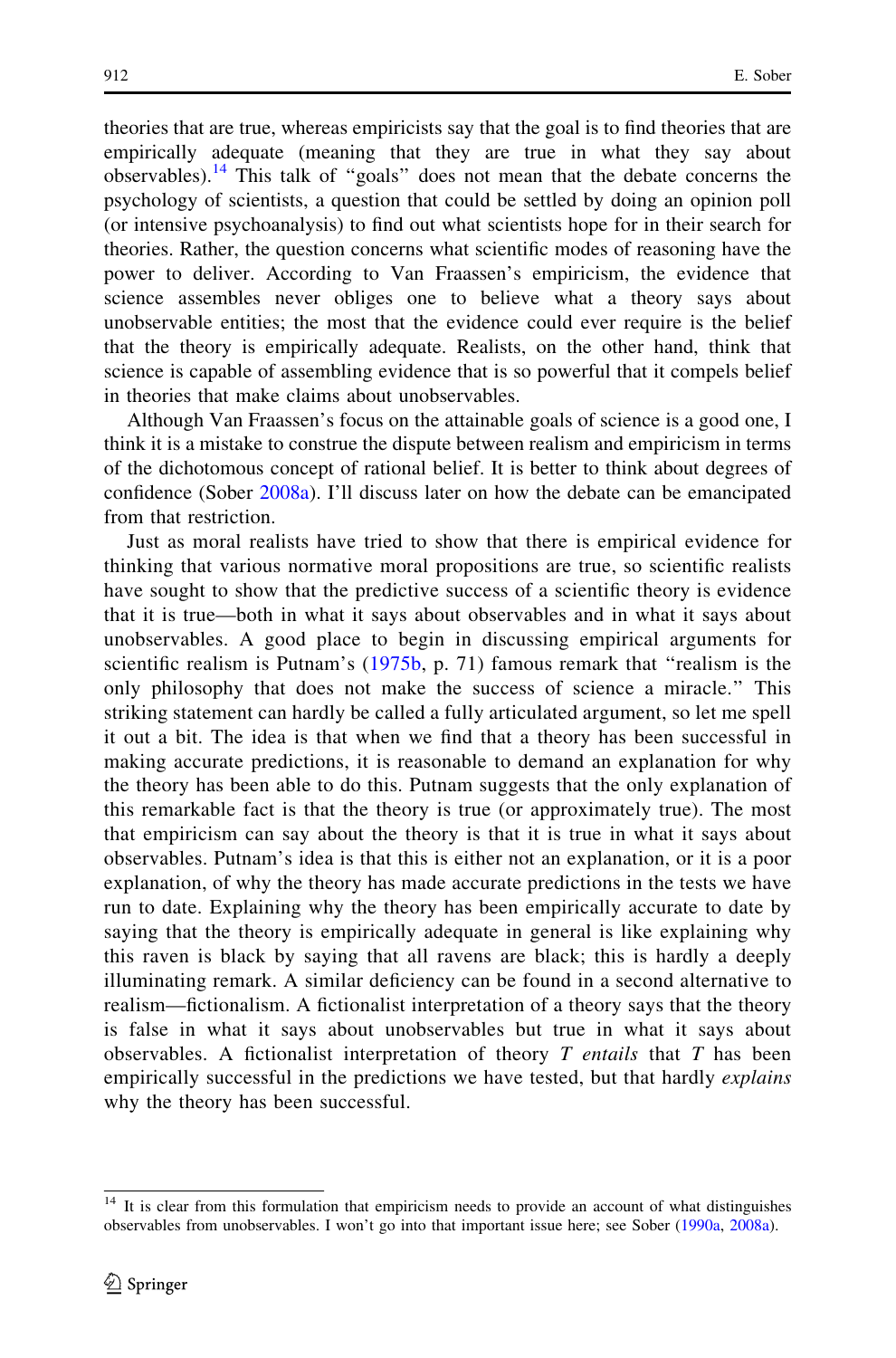Let us now do to this abductive argument for scientific realism what we did earlier to the abductive argument for moral realism; let's substitute the law of likelihood for inference to the best explanation. One reason for changing the subject in this way is something I mentioned before—if the predictive successes of a theory aren't evidence that the theory is true, then it hardly matters that the theory, if true, would explain why the theory has so far been predictively successful. But there are two additional reasons to embrace this substitution in the present context; opponents of scientific realism often say that the use of inference to the best explanation in arguments for scientific realism is questionbegging (Van Fraassen [1980;](#page-19-0) Fine [1984](#page-18-0)). And there is Putnam's use of the word ''miracle.''

Think of the example I discussed earlier concerning the two identical student essays. If the students plagiarized, it is not surprising that the papers matched. But if the students worked separately and independently, it is *almost a miracle* that the papers matched. This use of the  $m$ -word is, of course, entirely nontheological; it just means that the observed matching would be extremely improbable under the hypothesis of separate and independent origination. The miracle argument for scientific realism wears its connection to the law of likelihood on its sleeve.

Putnam's argument does not work when it is framed in terms of the law of likelihood. The observed predictive success of theory  $T$  does not favor a realist interpretation of the theory over other interpretations:

 $Pr(T \text{ has been empirically successful so far} | T \text{ is true}) =$ 

 $Pr(T \text{ has been empirically successful so far} | T \text{ is empirically adequate}) =$ 

 $Pr(T$  has been empirically successful so far  $|T|$  is false in what it says about unobservables but true in what it says about observables).

Realism, empiricism, and fictionalism are on a par in this likelihood comparison. Maybe the hypothesis that  $T$  is true would explain why  $T$  has been empirically successful, while the other hypotheses about  $T$  would not. But the law of likelihood does not care about ''explanation.'' If the law of likelihood correctly characterizes how weight of evidence should be assessed, the alleged difference in explanatory power between realism and empiricism does not matter.<sup>15,16</sup>

Does this mean that science is forever cut off from evaluating theories that describe unobservables? Not at all. Consider two competing theories,  $T_1$  and  $T_2$ , which each make claims about both observable and unobservable entities. The empiricist wants to evaluate these theories by considering how the evidence at hand bears on the empirical adequacy of each. Within the framework of the law of likelihood, the empiricist's question is whether the observations  $(O)$  discriminate between empiricist readings of the two theories:

<sup>&</sup>lt;sup>15</sup> Lipton ([1991,](#page-18-0) p. 111) says that his theory of inference to the best explanation helps ground various Bayesian ideas. My own view is that explanation is not a fundamental epistemic category when it comes to understanding how evidence works.

<sup>&</sup>lt;sup>16</sup> This likelihood criticism of the miracle argument for realism differs from Magnus and Callendar's ([2004\)](#page-18-0) point that the argument commits the base rate fallacy (i.e., it ignores prior probabilities).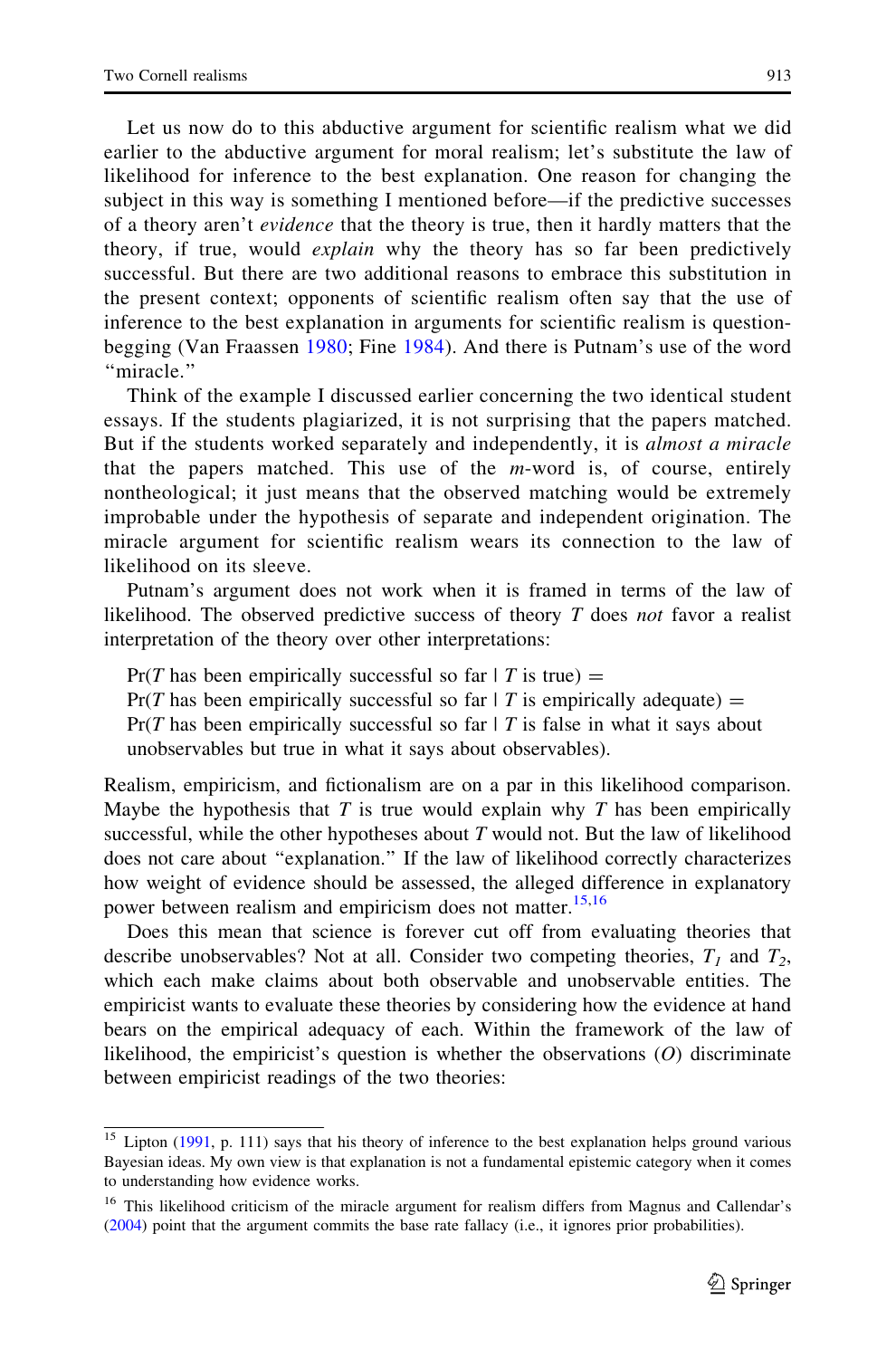(E1) Pr(O |  $T_1$  is empirically adequate) > Pr(O |  $T_2$  is empirically adequate).

The realist wants to ask a different question: Do the observations favor what one theory says about both observables and unobservables over what the other says? That is, the realist wants to know whether

(R1) Pr(O  $|T_1$  is true) > Pr(O  $|T_2$  is true).

The point of interest is that the second inequality follows from the first if the following equality is correct:

(\*) Pr(O |  $T_i$  is true) = Pr(O |  $T_i$  is empirically adequate), for  $i = 1,2$ .

Empiricists have frequently emphasized that adding the claim that a theory is true to the claim that it is empirically adequate makes no difference to what predictions one can make. They think that empirical adequacy and truth are related by screening-off:

 $Pr(O | T_i)$  is empirically adequate) =  $Pr(O | T_i)$  is empirically adequate &  $T_i$  is true).

Since truth entails empirical adequacy, a second screening-off idea must be right:

 $Pr(O | T_i$  is true) =  $Pr(O | T_i$  is empirically adequate &  $T_i$  is true).

These two equalities entail  $(*)$ . The upshot is this: *if science is in a position to solve* empiricist discrimination problems like  $(E1)$ , it also is in a position to solve realist discrimination problems like  $(R1)$ . The empiricist is mistaken in claiming that the evidence can take us only so far (Sober [1990a,](#page-19-0) [2008a\)](#page-19-0).<sup>17</sup>

I mentioned at the start of this section that Van Fraassen ([1980\)](#page-19-0) frames his discussion of realism and empiricism in terms of a dichotomous concept of belief and that it would be a step forward if that were replaced with a graded concept of degrees of belief. The discussion of realist and empiricist discrimination problems bears directly on the question of degrees of belief by way of the odds formulation of Bayes' Theorem. I'll state this odds formulation twice, once for realists and once for empiricists:

 $\text{(R2)} \quad \frac{\Pr(H1 \text{ is true } | O)}{\Pr(H2 \text{ is true } | O)} = \frac{\Pr(O | H1 \text{ is true})}{\Pr(O | H2 \text{ is true})} \times \frac{\Pr(H1 \text{ is true})}{\Pr(H2 \text{ is true})}.$ 

(E2) 
$$
\frac{\Pr(H1 \text{ is emp adequate} | O)}{\Pr(H2 \text{ is emp adequate} | O)} = \frac{\Pr(O | H1 \text{ is emp adequate.})}{\Pr(O | H2 \text{ is emp adequate})} \times \frac{\Pr(H1 \text{ is emp adequate.})}{\Pr(H2 \text{ is emp adequate})}.
$$

In each of these equations, a ratio of posterior probabilities equals a likelihood ratio times a ratio of prior probabilities. The ratio of priors compares an agent's degrees of confidence in the two hypotheses before the observation  $O$  is made. The ratio of posterior probabilities compares those degrees of confidence after the observation is obtained. These two ratios differ in value precisely when the likelihood ratio isn't equal to one, and the magnitude of the likelihood ratio determines how large a

<sup>&</sup>lt;sup>17</sup> Boyd ([1983](#page-18-0), p. 47) says that the miracle argument "... does not address the crucial epistemological claim of the empiricist argument: that since factual knowledge is grounded in experience, it can extend only to observable phenomena.'' I think the above point about discrimination problems shows why the empiricist claim is mistaken.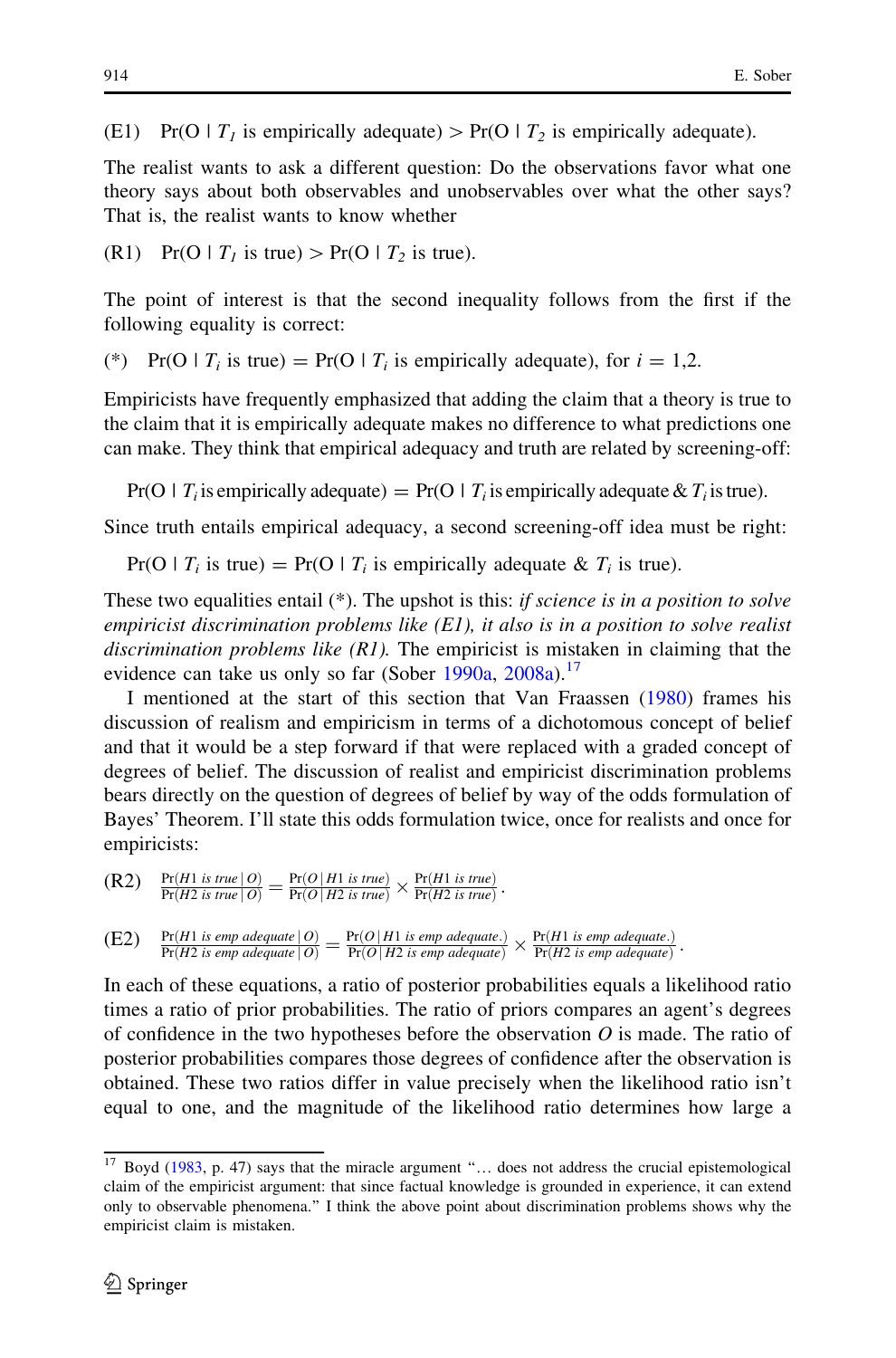change the observation induces.<sup>18</sup> We have seen that the realist's likelihood ratio and the empiricist's likelihood ratio are identical in value. This means that the observation  $O$  has the same impact on the realist's ratio of probabilities for the two hypotheses that it has on the empiricist's ratio. Not only are we not entirely cut off from getting observational evidence about hypotheses that are about unobservables; in addition, we have exactly the same quantitative evidential input on the realist's question about truth that we have on the empiricist's question about empirical adequacy. $19,20$ 

Boyd [\(1983\)](#page-18-0) is not happy with the miracle argument for scientific realism, though not for the likelihood reasons I have presented. Before I discuss his dissatisfaction, I want to examine how inference to the best explanation figures in one of his own arguments for realism. Boyd ([1983](#page-18-0), p. 63) says that ''the reliability of theory-dependent judgments about projectibility and degree of confirmation can only be satisfactorily explained on the hypothesis that the background theories which determine those judgments are relevantly approximately true." Boyd's *explanandum* differs from Putnam's: whereas Putnam wants to explain why a theory's predictions about observations have been accurate, Boyd wants to explain the ''reliability of theory-dependent judgments'' of certain kinds. What Boyd has in mind here is the use that scientists make of a background theory  $B$  to guide them in deciding which hypotheses are worth testing (this is what he means by ''projectibility judgments'') and in estimating the degrees to which those hypotheses, once tested, are confirmed by the observations obtained. Suppose  $B$  has been a reliable guide in these two respects. Boyd says that a realist reading of  $B$  is the only satisfactory explanation of  $B$ 's reliability in those two respects. But what if we shift, once again, from explanation to evidence, substituting the law of likelihood for inference to the best explanation? Let ''B was a reliable background theory'' be shorthand for the proposition that B was a reliable guide to which theories were worth testing and also to the degree to which those hypotheses, once tested, were confirmed by the observations obtained. The likelihood comparison we need to consider is the following:

 $Pr(B$  was a reliable background theory  $|B|$  is true or approximately true)  $\ge$  $Pr(B$  was a reliable background theory  $|B|$  is empirically adequate).

<sup>&</sup>lt;sup>18</sup> A likelihood ratio of 9 induces more of a change than a ratio of 2, but a ratio of 1/9 induces more of a change than a ratio of  $\frac{1}{2}$ . A ratio of 9 is further from unity than a ratio of 1/9, but they induce the same change. A log-scale is the thing to use here.

<sup>&</sup>lt;sup>19</sup> I present this Bayesian argument even though I have reservations about Bayesianism (Sober [2008b\)](#page-19-0). My point is addressed to empiricists and realists who think that the two philosophies make recommendations about what we should believe or about what our degrees of belief should be.

<sup>&</sup>lt;sup>20</sup> Van Fraassen [\(1980](#page-19-0), p. 34) notes that it is a consequence of the axioms of probability that Pr(H is true | X) cannot exceed  $Pr(H$  is empirically adequate | X), no matter what X is; this is because truth entails empirical adequacy. Van Fraassen takes this to mean that the empiricist's interpretation of  $H$  is "safer" than the realist's. The point is correct, but it hardly shows that we are never rationally obliged to believe that a theory about unobservables is true.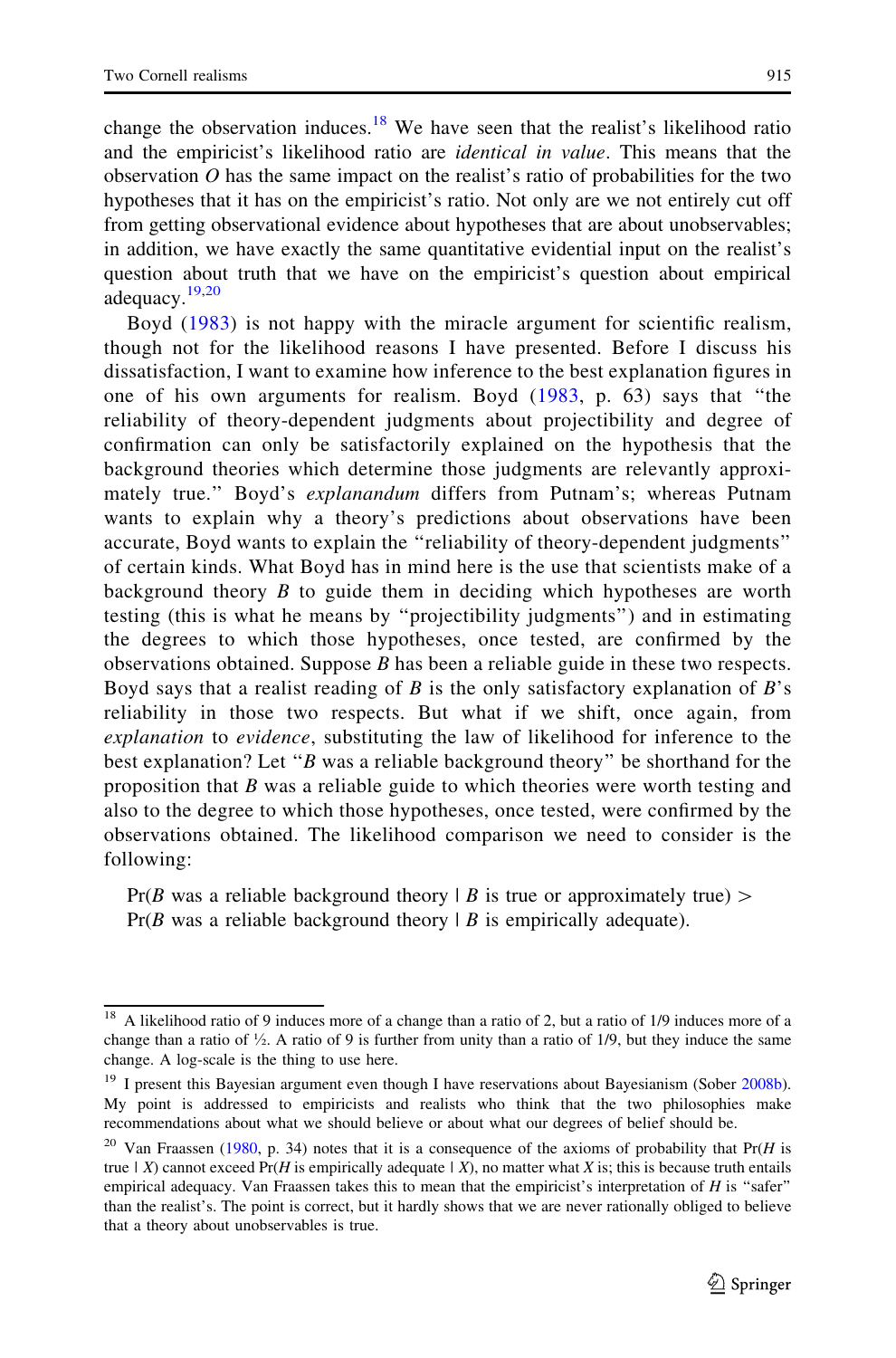I have three problems with this inequality.

My first two concern the two sorts of reliability that  $B$  is observed to exhibit. Let's start with degree of confirmation. What does it mean for B to have been ''reliable'' in the judgments it delivered about the degree to which different theories were confirmed by observations? I guess this means that  $DOC_B(T,0) \approx DOC_{true}(T,0)$ —that using  $B$  to assess the degree of confirmation that  $T$  receives from  $O$  yields close to the same numerical value as using the relevant true background assumption. How can we tell whether this closeness relation obtains? I'm not sure. Maybe the closeness relation will obtain if  $B$  is true or approximately true. But the likelihood reformulation of Boyd's argument is supposed to provide *evidence* that  $B$  is true or approximately true. This means that the evidence cited must not beg the question; the argument goes wrong if the ''evidence'' is something we can know only if we already know that  $B$  is true or approximately truth. For this reason, I suggest that we delete the part of Boyd's picture of  $B$ 's reliability that involves  $B$ 's judgments about degree of confirmation.

My second question about the likelihood inequality concerns Boyd's point about projectibility—that  $B$  has been a reliable guide to which hypotheses are worth testing. How is this sort of reliability to be understood? I wonder if Boyd is thinking about reliability as follows: When  $B$  instructs us to test some small handful of possible hypotheses and we find that one of them is true,  $B$  scores a success, but when the hypotheses that  $B$  tells us to test all turn out to be false when we test them, B scores a failure. If B gives advice about multiple problems, we can compute how reliable it has been by seeing how often it scores a success. Perhaps this dichotomy between finding that one of the tested hypotheses is true and finding that none of them is should be replaced by something more nuanced. For a Bayesian, testing might result in the discovery that one of the tested hypotheses is probably true, or it might result in none of the tested hypotheses' attaining that status. We then can define B's successes and failures in those terms.

Here are my qualms about the projectibility part of Boyd's argument: Background theories, by themselves, do not give advice on which hypotheses are worth testing. The most that  $B$ , by itself, can tell us is which hypotheses are more probable and which are less. Testing is an action, and rational action requires attention to utilities, not just to probabilities. For example, even if you believe  $B$  and B tells you that a given hypothesis is probably false, you still may have good reasons to test that hypothesis. Furthermore, it is a mistake to think that a background theory makes reliable recommendations about which hypotheses to test only when at least one of those hypotheses turns out, after the test, to be true or probably true. A set of hypotheses might be worth testing even if the evidence obtained turns out to be equivocal, and even if the evidence indicates that all of them are false. In both cases, the information obtained might be well worth having. I also think it is a mistake to rely too heavily on one's background beliefs in deciding what to test. To do so is to refuse to test hypotheses that are incompatible with what one already believes. All this leaves me unclear on what it means for an auxiliary assumption to be ''reliable'' in the recommendations it makes concerning which hypotheses should be tested.

My third objection to the likelihood inequality stated above begins with Boyd's idea that B's reliability about projectibility (i.e., judgments about which hypotheses were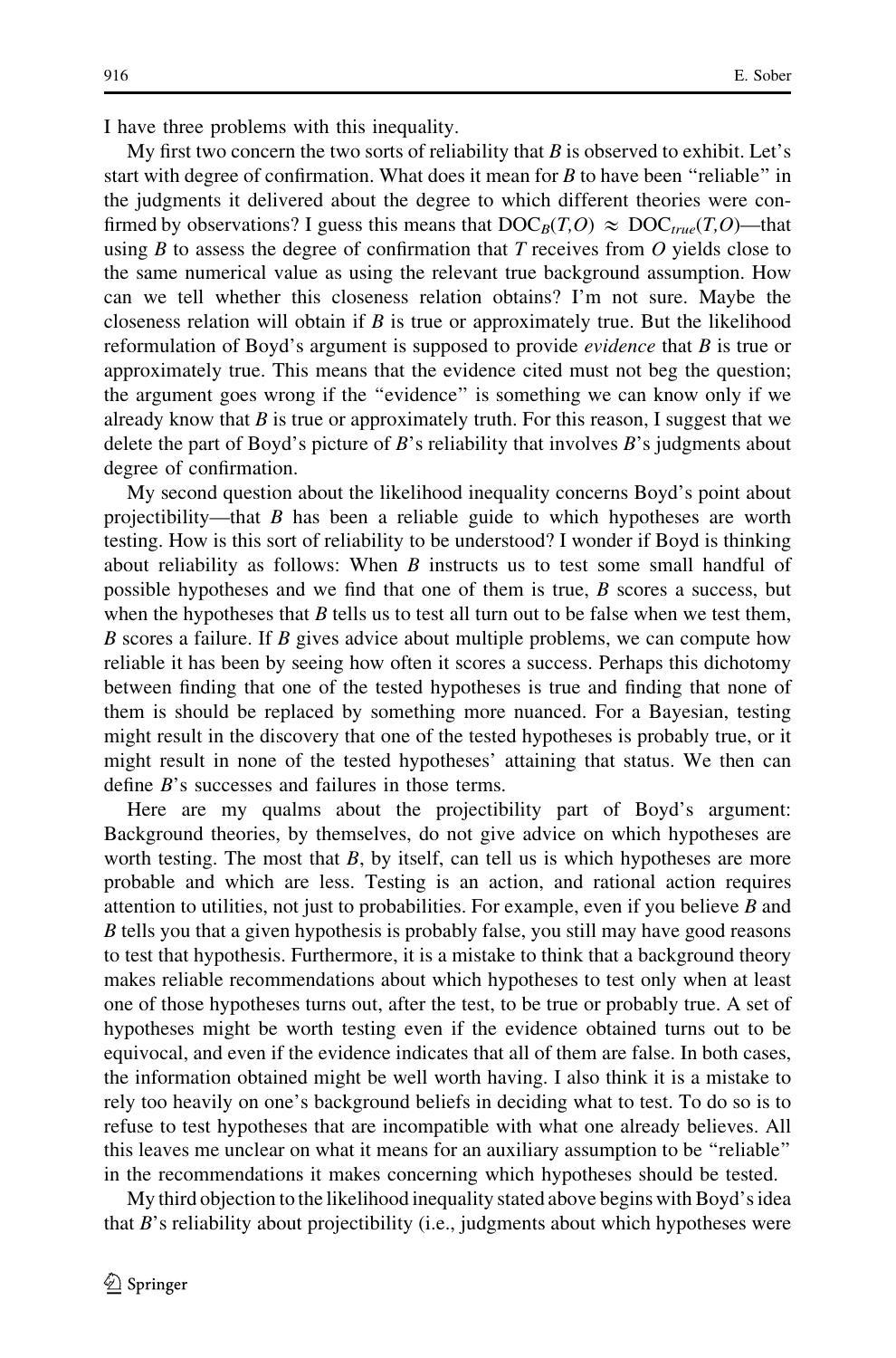worth testing) is something we can observe. I take Boyd's idea about this type of reliability to include the thought that B scores a success when it tells you to test H, and H turns out, after the test, to be true or probably true. My question is whether "H is true or probably true'' can count as an observation in the context of the problem of comparing a realist and an empiricist reading of B. In particular, can empiricists and realists agree that a test outcome shows that  $H$  is true or probably true? Empiricists will get off the bus here if  $H$  is even partially about unobservables. So if the likelihood argument is not to be question-begging against empiricism, we must restrict ourselves, in thinking about the hypotheses that  $B$  tells us to test, to hypotheses that are strictly about observables. But in that case "B is true" and "B is empirically adequate" make the same recommendations about whether we should test  $H$ . So the likelihood inequality (with B's reliability restricted to Boyd's projectibility idea, the degree of confirmation idea having been set to one side) is false; what is true is an equality.

Let's now consider Boyd's [\(1983](#page-18-0), p. 54) reservations about Putnam's miracle argument. He grants that the argument ''has considerable force,'' but adds that it has a defect: ''while [it] provides good reason to think that there must be something wrong with the empiricists' argument, it affords us no diagnosis of *what* is wrong with it." A few lines down, Boyd says that the miracle argument provides "a reason to suppose that realism is true, but we are not provided with any epistemology to go with that conclusion." I take Boyd to be saying here, not that the miracle argument is unsound, but that it is incomplete.

Boyd [\(1983](#page-18-0), p. 54) thinks the argument is incomplete because it fails to explain what is wrong with a central empiricist idea, the evidential equivalence thesis; this is the claim that observationally equivalent theories are evidentially equivalent. Two observationally equivalent theories can be incompatible; though they agree about all possible observations, they nonetheless can disagree about unobservables. Boyd takes empiricism to be arguing that since no observation can discriminate between empirically equivalent theories that are incompatible, we are forever cut off from making justified claims about which of those theories about unobservables is true.

Boyd argues that the evidential indistinguishability thesis is false because it focuses exclusively on the ''direct'' testimony of observations and ignores the fact that there are ''indirect'' sources of evidence. Scientists rightly evaluate a set of empirically equivalent hypotheses by using their background beliefs about theoretical plausibility. Boyd says that these background beliefs are themselves justified by observations; he isn't saying that the judgments about theoretical plausibility that are used to break the tie between empirical equivalent hypotheses are knowable a priori.<sup>21</sup>

As an example (not one that Boyd uses, as far as I know), let's consider Reichenbach's ([1928\)](#page-18-0) claim that the following two conjunctions are observationally

 $21$  Boyd [\(1983](#page-18-0), p. 67) says that "... considerations of the theoretical plausibility of a proposed theory in the light of the actual (and approximately true) theoretical tradition are evidential considerations: results of such assessments of plausibility constitute evidence for or against proposed theories. Indeed, such considerations are a matter of theory-mediated empirical evidence, since the background theories with respect to which assessments of plausibility are made are themselves empirically tested (again, in a theory-mediated way). Theory-mediated evidence of this sort is no less empirical than more 'direct' experimental evidence.''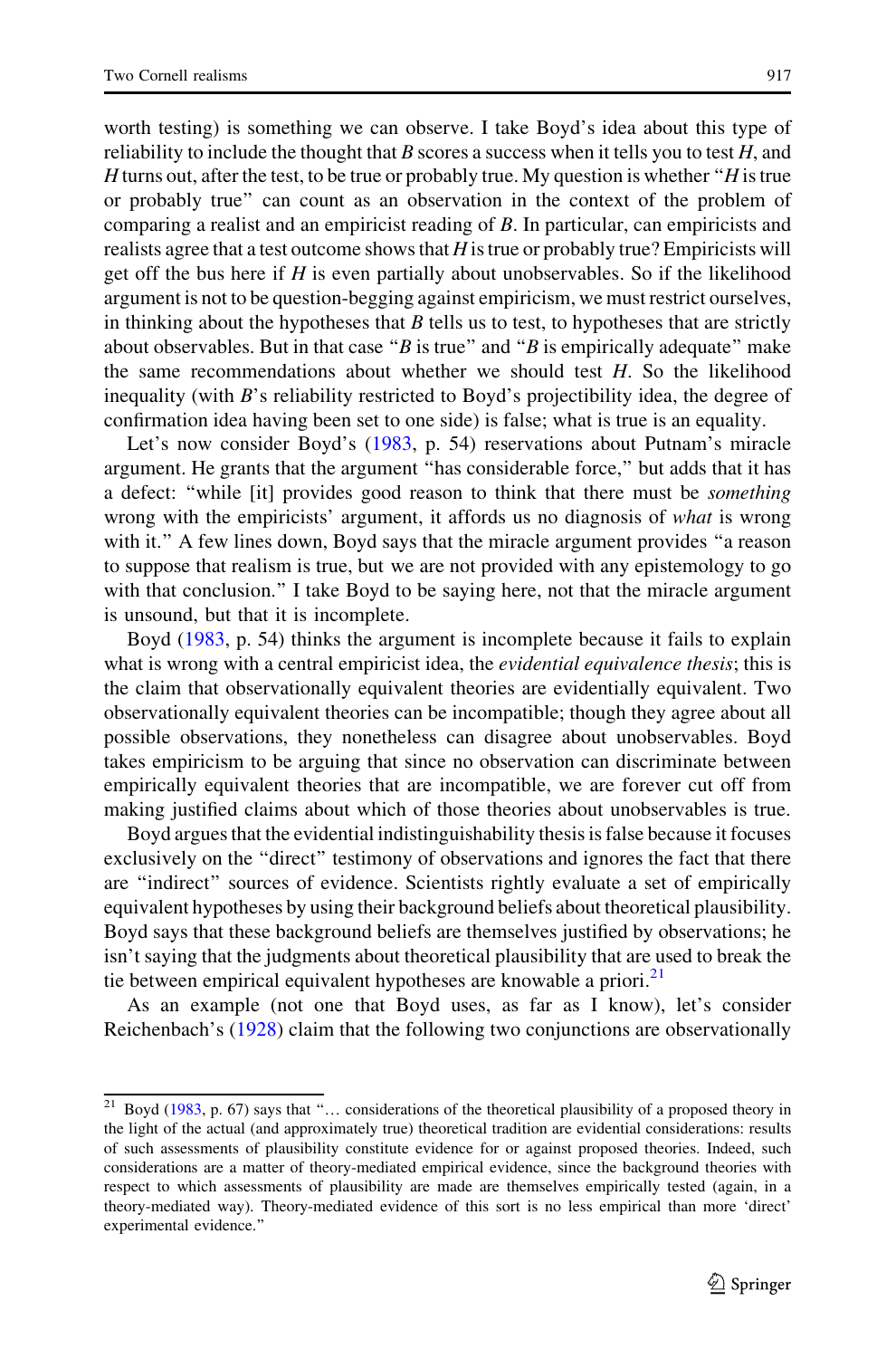indistinguishable: "Euclidean geometry  $\&$  there are universal forces" and "non-Euclidean geometry & there are no universal forces.'' For the sake of argument, let's assume that this is a genuine case of empirical equivalence; any measurement outcome that is predicted by one of these conjunctions is also predicted by the other. Reichenbach, a good empiricist, concluded that the choice between these conjunctions must be a matter of convention. I take it that Boyd would reply by saying that if the theoretical tradition tells us that there are no universal forces, or if it tells us that space is non-Euclidean, then we can use either of these deliverances to cut the Gordian knot. Theories that don't disagree about any possible observation can differ in their theoretical plausibility and that is enough to show that the empiricist's evidential indistinguishability thesis is mistaken.

My reply is that I think empiricists will deny that *justified* background beliefs can do the work that Boyd says they can do. It may be a background belief shared by some or all physicists that there are no universal forces, but, according to Reichenbach, that isn't because they have observational evidence that universal forces do not exist. The ''theoretical tradition'' needs to be understood in the right way. For Reichenbach, this involves recognizing how conventional elements enter into scientific theories. Carnap [\(1950a\)](#page-18-0) concurs. My point here is not to defend empiricism but to suggest that Boyd's refutation of the empiricist's evidential equivalence thesis does not work.

As noted above, Boyd thinks that the theoretical considerations that permit one to discriminate between empirically equivalent hypotheses are themselves supported by observational evidence. This raises a question. If observation  $O$  suffices to justify one's believing B, and B discriminates between hypotheses  $T_1$  and  $T_2$ , is it also true that O discriminates between  $T_1$  and  $T_2$ ? If O does discriminate, then  $T_1$  and  $T_2$  are not empirically equivalent. This means that Boyd must be focusing on cases that belong to what I will call

*Boyd's World:* (i) O rationally justifies believing  $B$ ; (ii) B discriminates between  $T_1$  and  $T_2$ ; (iii) O does not discriminate between  $T_1$  and  $T_2$ .

Without a characterization of what rational belief and discrimination are, it is hard to tell whether the three propositions that characterize Boyd's World are logically consistent and, if they are, what the circumstances are in which all of them are true. We nonetheless can explore Boyd's World by tracing the consequences of the following two assumptions—that O justifies believing B only if  $Pr(B | O)$  is high, and that X discriminates between  $T_1$  and  $T_2$  if and only if X confers different probabilities on the two theories.<sup>22</sup> Given these, the following assumptions about probabilities provide a necessary condition for being in Boyd's world:

<sup>&</sup>lt;sup>22</sup> Notice that I am here using "discriminates" to mark a difference between the probabilities of hypotheses, not a difference between their likelihoods. Once again, I am talking the Bayesian talk, despite my reservations.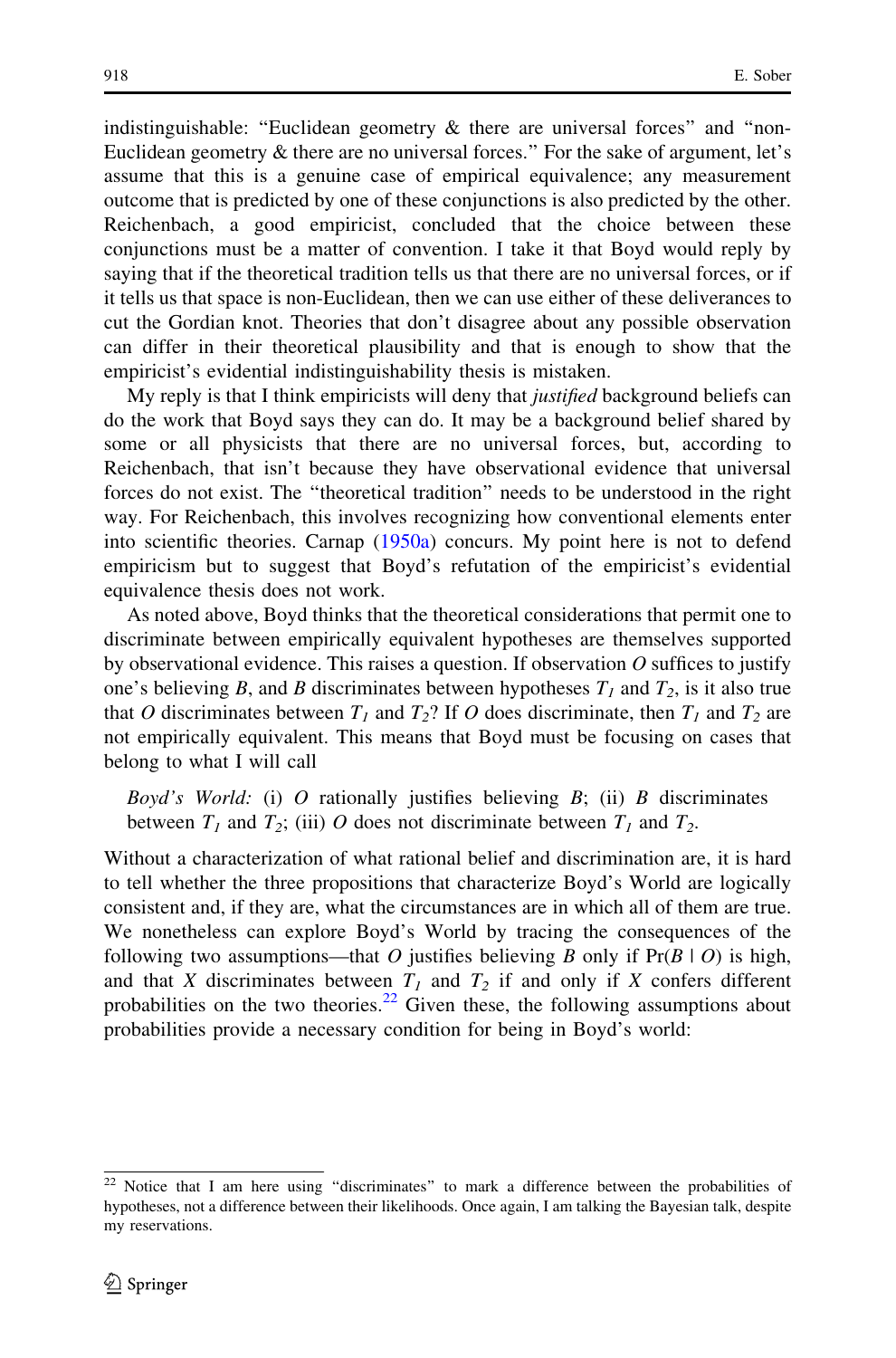(iv) Pr(B | O) is high; (v) Pr(T<sub>1</sub> | B)  $\neq$  Pr(T<sub>2</sub> | B); (vi) Pr(T<sub>1</sub> | O) =  $Pr(T_2 | O)$ .

Conditions (iv), (v), and (vi) cannot be jointly satisfied if  $T_1$  and  $T_2$  are incompatible and  $Pr(T_1 | B \& O)$  is high. To see why, consider the following consequence of the axioms of probability:

$$
Pr(T_I \mid O) = Pr(T_I \mid B \& O)Pr(B \mid O) + Pr(T_I \mid notB \& O)Pr(notB \mid O).
$$

The right-hand side of this equation has two addends; their sum exceeds  $\frac{1}{2}$  if the first addend does so. Note that the value of  $Pr(B | O)$  is addressed by (iv); it is "high." If Pr(T<sub>1</sub> | B & O) is also high, we get the result that Pr(T<sub>1</sub> | O) >  $\frac{1}{2}$ .<sup>23</sup> If the two theories are incompatible, it follows that  $Pr(T_1 | O) \neq Pr(T_2 | O)$ , thus violating (vi). The bottom line is this: if O makes B very probable and  $B\&O$ makes  $T_1$  very probable, then O cannot fail to discriminate between  $T_1$  and  $T_2$  when the two theories are incompatible. $24$ 

What if  $Pr(T_1 | O)$  is not greater than  $\frac{1}{2}$ ? In that case it is *possible* for conditions (iv), (v), and (vi) to all be satisfied, but whether they are will depend on the exact values of the relevant probabilities. Condition (vi) is very demanding.

Naturally, this analysis of Boyd's idea that empirical background knowledge can discriminate between empirically equivalent theories depends on the explications of justified belief and discrimination that I have used. Even so, I suggest that there are lots of cases that don't fall in Boyd's World. Furthermore, it is unclear how examples of empirical equivalence like Reichenbach's can be analyzed in the way that Boyd suggests.

Boyd's strategy for addressing the problem of empirically equivalent theories via appeal to empirical background knowledge isn't the only one that realists adopt. They sometimes maintain that there are a priori considerations that do the trick. For example, realists sometimes suggest that simplicity is a ''superempirical virtue'' that theories exhibit and that simplicity has more than a pragmatic significance (see, e.g., Churchland [1985](#page-18-0)). It isn't just that we find simple theories beautiful and easy to use; the idea is that the greater simplicity of one theory over another is evidence (not proof!) that the first is true and the second is false. It also is part of this realist picture that just as simplicity can be used to discriminate between empirically nonequivalent hypotheses, it also can be used to discriminate between empirically equivalent hypotheses. If Reichenbach's conjunctions differ in simplicity, that is evidence (of a nonempirical kind) that favors one of them over the other, or so realists sometimes suggest. Reichenbach [\(1938\)](#page-18-0) replies that there are two kinds of simplicity, logical and inductive, and that it is the first but not the second that discriminates between empirically equivalent theories, while it is the second but not the first that has evidential significance. Reichenbach's suggestion that there are two kinds of simplicity can be separated from the verificationist idea that empirically equivalent theories are

<sup>&</sup>lt;sup>23</sup> If Pr(T<sub>1</sub> | B & O) and Pr(B | O) are each larger than 0.72, their product will exceed  $\frac{1}{2}$ .

<sup>&</sup>lt;sup>24</sup> This point holds whether or not B screens-off O from  $T_1$ .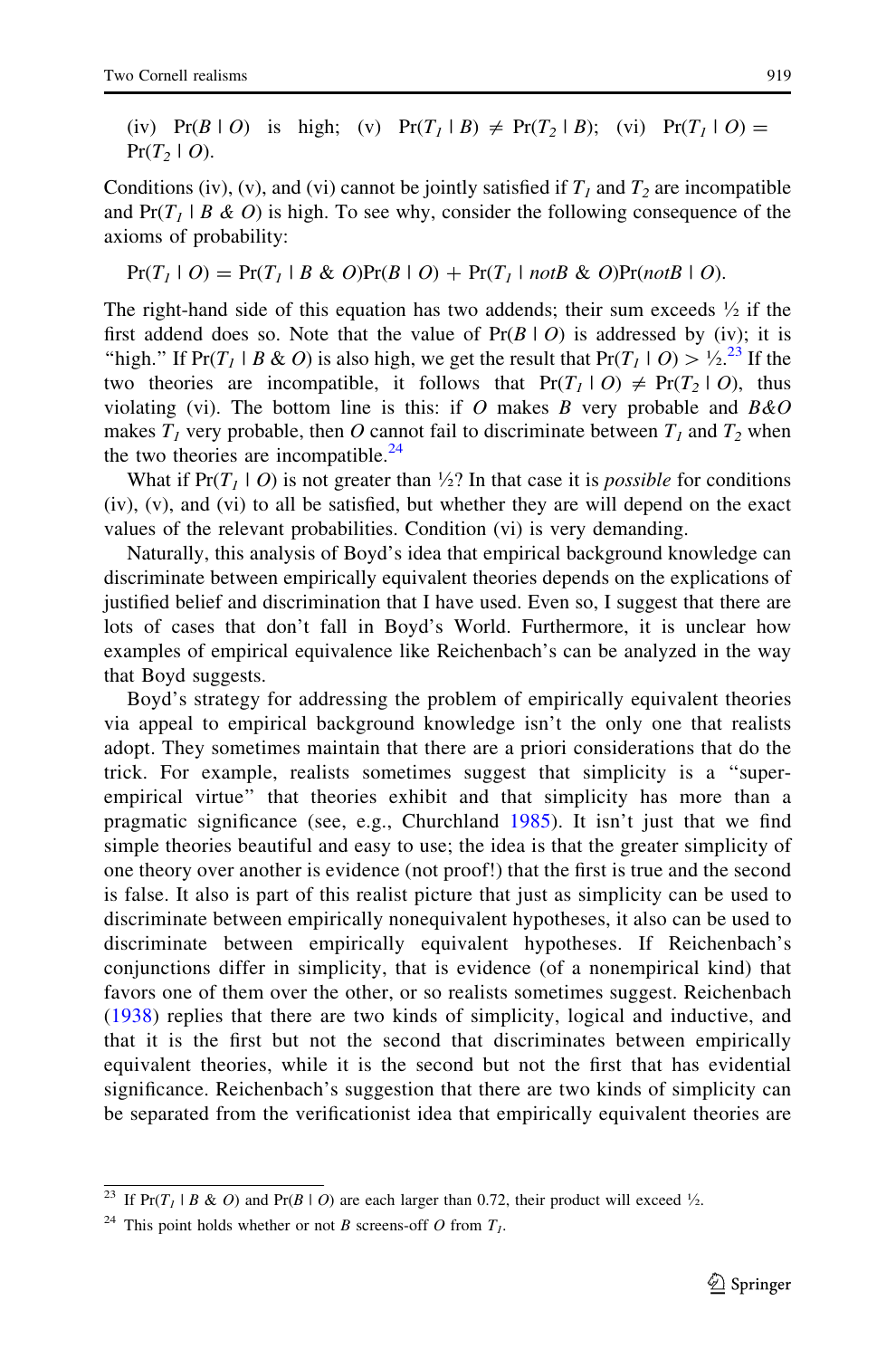synonymous. Once separated, I think his basic point is correct. Parsimony arguments come in different varieties—some are epistemically pertinent and some are not, and the pertinent ones differ from each other in terms of what justifies them. In the scientific examples that I have examined in which I can discern why simplicity is epistemically significant, I find that simplicity derives its authority from empirical background assumptions of some sort<sup>25</sup>; this leads me to think that the so-called principle of parsimony is not a priori and that it offers no resources for discerning an epistemic difference between empirically equivalent theories (Sober [1990c,](#page-19-0) [1996,](#page-19-0) [2009](#page-19-0)).

Boyd thinks the realist needs to argue that scientists have evidence that discriminates between observationally equivalent hypotheses; my inclination is to concede to the empiricist that they do not. Science is in the business of using observations to discriminate between theories that are observationally distinguishable; discrimination problems that can't be settled in this way aren't ''scientific,'' though of course it is sometimes unclear whether a problem has that status and the status of a problem can change as knowledge grows. It is part of the project of science to develop theories in the hope that they will be testable against competitors, though of course it may turn out that a theory, once developed, isn't. This may sound like anti-realism, but the other side of the view I am describing has good realist credentials—we are no more cut-off from knowing about unobservables than we are from knowing about observables.<sup>26</sup>

#### 3 Concluding comments

The accompanying table summarizes a parallelism (and one small asymmetry) that has emerged in the likelihood assessments of moral realism and scientific realism. Observations discriminate between some normative moral statements and others, just as they discriminate between some scientific theories and others, but both of these results presuppose that the statements in question have truth values. $27$  This result does not mean that those observations, or any observations, will discriminate among moral realism, moral constructivism, and moral nihilism, nor does it mean that observations will discriminate among scientific realism, scientific empiricism, and scientific fictionalism.

<sup>&</sup>lt;sup>25</sup> Here I agree with Boyd's [\(1991,](#page-18-0) p. 374) suggestion that "judgments of 'simplicity' are simply special cases of judgments of theoretical plausibility.''

<sup>&</sup>lt;sup>26</sup> The question of what to say about empirically equivalent theories has nothing much to do with the distinction between observables and unobservables. Surely ''apples exist'' is strictly about observables if any statement is, but there are empirically equivalent alternatives to it just as there are to ''electrons exist'' (Sober [1990a](#page-19-0)).

<sup>&</sup>lt;sup>27</sup> A Duhemian point applies to these likelihoods; when we talk about Pr(observation | theory), the probability function typically makes use of various auxiliary assumptions.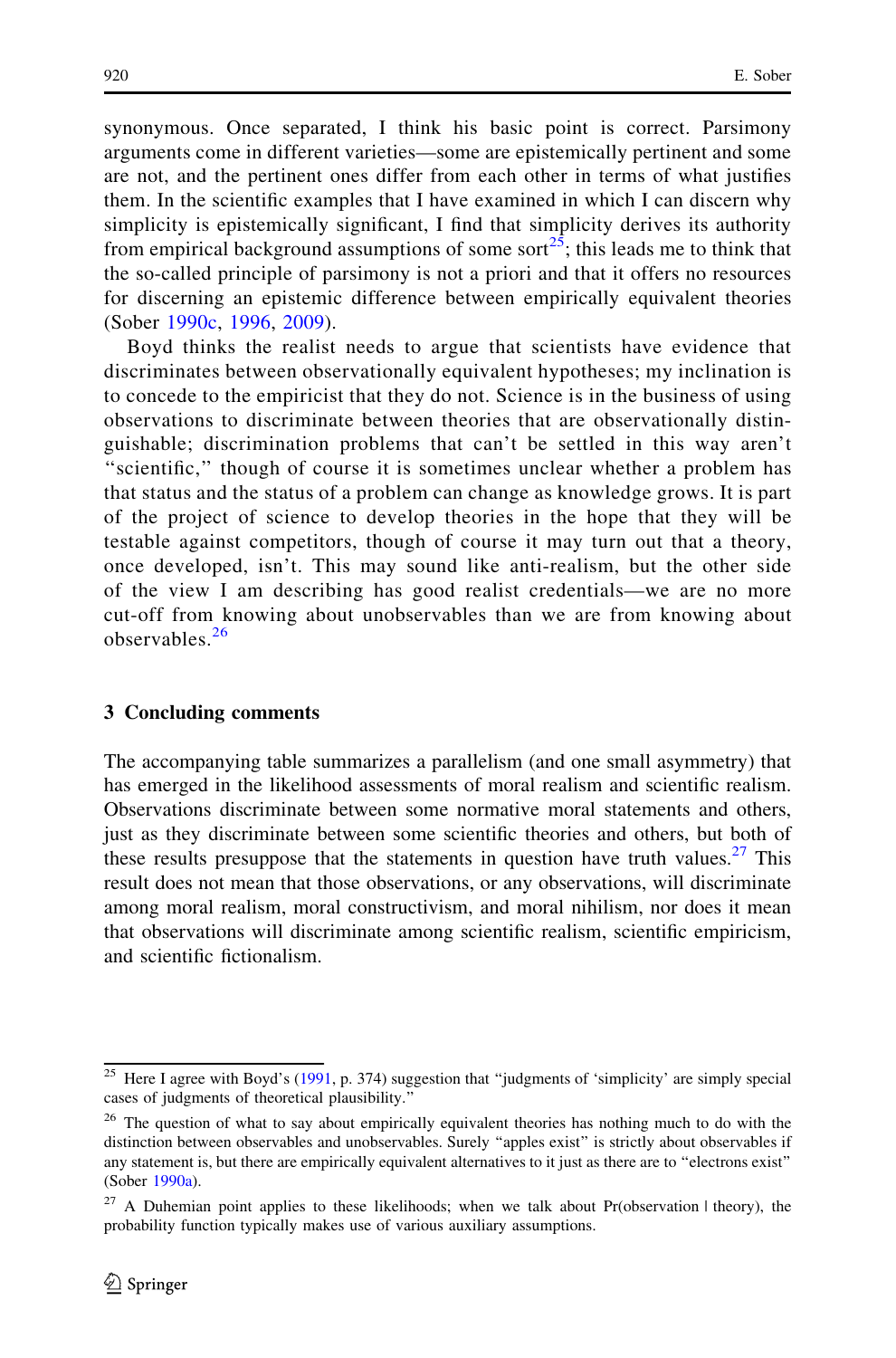

The likelihood equalities described in this table are not a point in favor of antirealism; rather, the result is a stand-off. However, two of the likelihood comparisons I described earlier (which are not represented in the table) are not so nonpartisan. I think the point about realist and empiricist discrimination problems—the relation of (E1) to (R1) and of (E2) to (R2)—constitutes an important argument in favor of scientific realism.

Sturgeon's and Boyd's arguments for realism, as I've said, are motivated by a Quinean methodological naturalism about philosophy. Since science uses inference to the best explanation to evaluate scientific theories, philosophers can use that same mode of inference to evaluate philosophical theories. The result, they suggest, is a justification of moral realism and scientific realism. When I substituted the law of likelihood for inference to the best explanation, the results changed. However, I do not interpret that to mean that there is no good argument for moral realism or for scientific realism. The most I can say is that those good arguments, whatever they are, will not come from observational evidence. But even that conclusion may go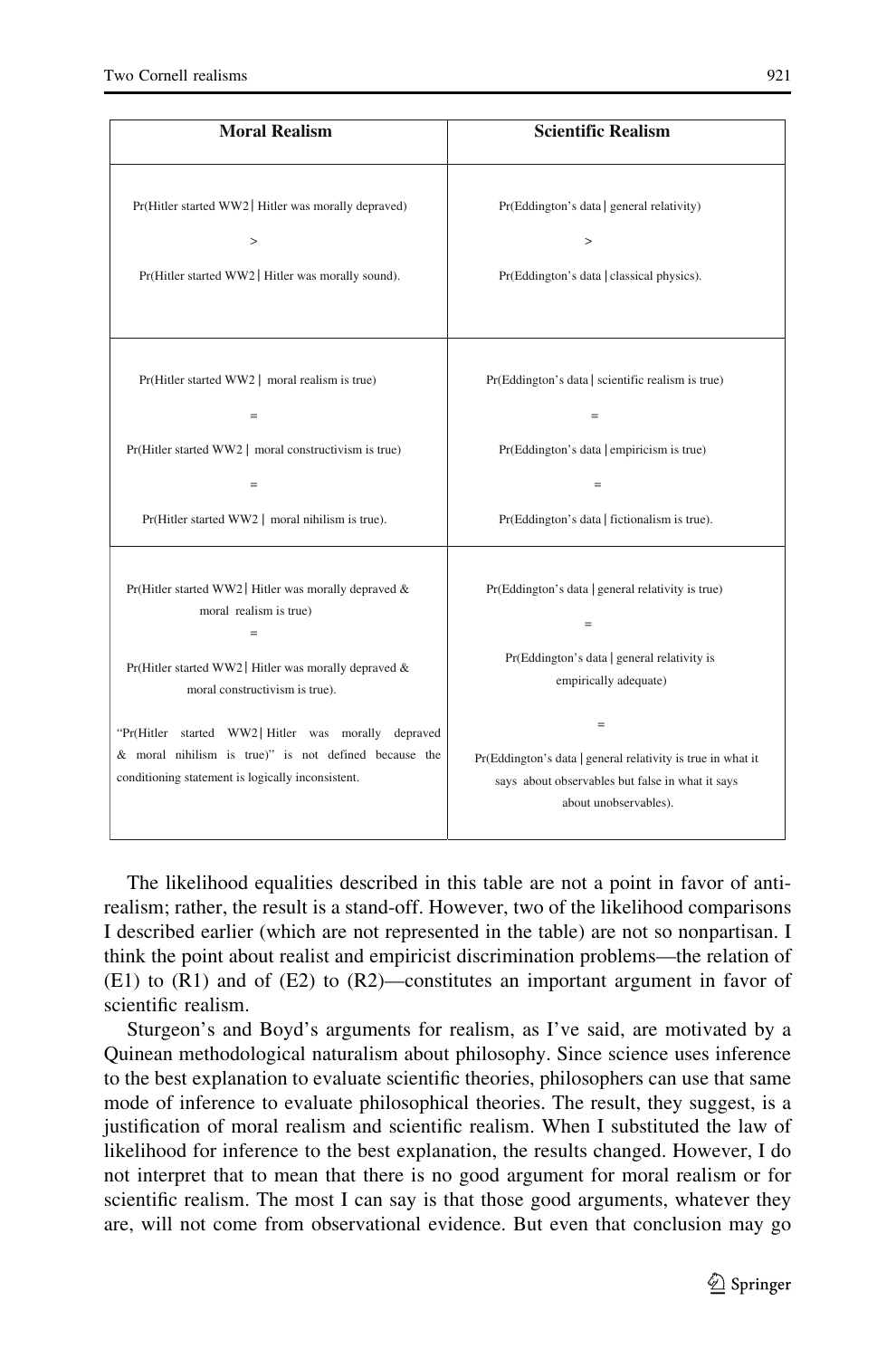too far. Perhaps observations other than the ones I've considered discriminate between the different philosophical theories. For that matter, perhaps the law of likelihood, on which I have leaned so much, needs to be replaced by a better principle about what evidential favoring is, and maybe this replacement will change the conclusions I've drawn about the two realisms. $^{28}$ 

In thinking about Boyd's and Sturgeon's naturalism, it is worth remembering a view of philosophical questions that is very different. Carnap ([1950a](#page-18-0)) held that there is a fundamental epistemological difference between internal and external questions. The former are answerable by observational evidence or by mathematical proof; the latter are answerable only pragmatically. We should not seek evidence that there are material objects or that there are numbers, but rather should decide whether adopting these postulates is useful given the larger purposes of inquiry.<sup>29</sup>

The claim that there are normative ethical truths is entailed by numerous ethical claims about the specifics of right and wrong. Likewise, the claim that there are truths about unobservables is entailed by the specific theories that different sciences have developed. The special consequence condition might lead one to think that evidence for the specifics is evidence for what those specific propositions entail. But evidence does not work like that, as we learn from the Queen of Hearts.

There is one last likelihood wrinkle that I want to mention. It pertains to realist pronouncements that are general (''there are normative ethical truths'' and ''there are true scientific theories''), not to realist glosses of specific moral claims or specific scientific theories. It is a consequence of the law of likelihood that  $O$  favors  $T_1$  over  $T_2$  if and only if notO would have the opposite evidential significance. This is because

## $Pr(O | T_1)$  >  $Pr(O | T_2)$  if and only if  $Pr(notO | T_1)$  <  $Pr(notO | T_2)$ .<sup>30</sup>

If Hitler's starting World War Two were evidence favoring moral realism over moral nihilism, then, had Hitler not started World War Two, that would have been evidence favoring nihilism over realism. And if Eddington's data were evidence favoring scientific realism over empiricism, then, had he not obtained those observational results, that would have favored empiricism over realism. Moral realists and scientific realists have never been inclined to think that their philosophies are held hostage by data in this way. This disinclination suggests that realists may need to back away from naturalism; they need to think twice about the idea that the evidence that solves scientific discrimination problems also solves discrimination problems about matters philosophical.

 $28$  I don't think that the law of likelihood is the whole story about the interpretation of evidence; model selection criteria such as the Akaike Information Criterion are also important (Sober [2008b\)](#page-19-0).

<sup>&</sup>lt;sup>29</sup> Putnam ([1971,](#page-18-0) p. 57) criticizes this Carnapian approach to the existence of numbers by siding with Quine, whom Putnam says ''has for years stressed both the indispensability of quantification over mathematical entities and the intellectual dishonesty of denying the existence of what one daily presupposes.'' There is nothing dishonest about admitting that some of one's beliefs cannot be justified by empirical evidence or mathematical proof.

 $30$  Note that this biconditional compares the evidential significance of O and its negation, not the significance of  $O$  and one of its contraries.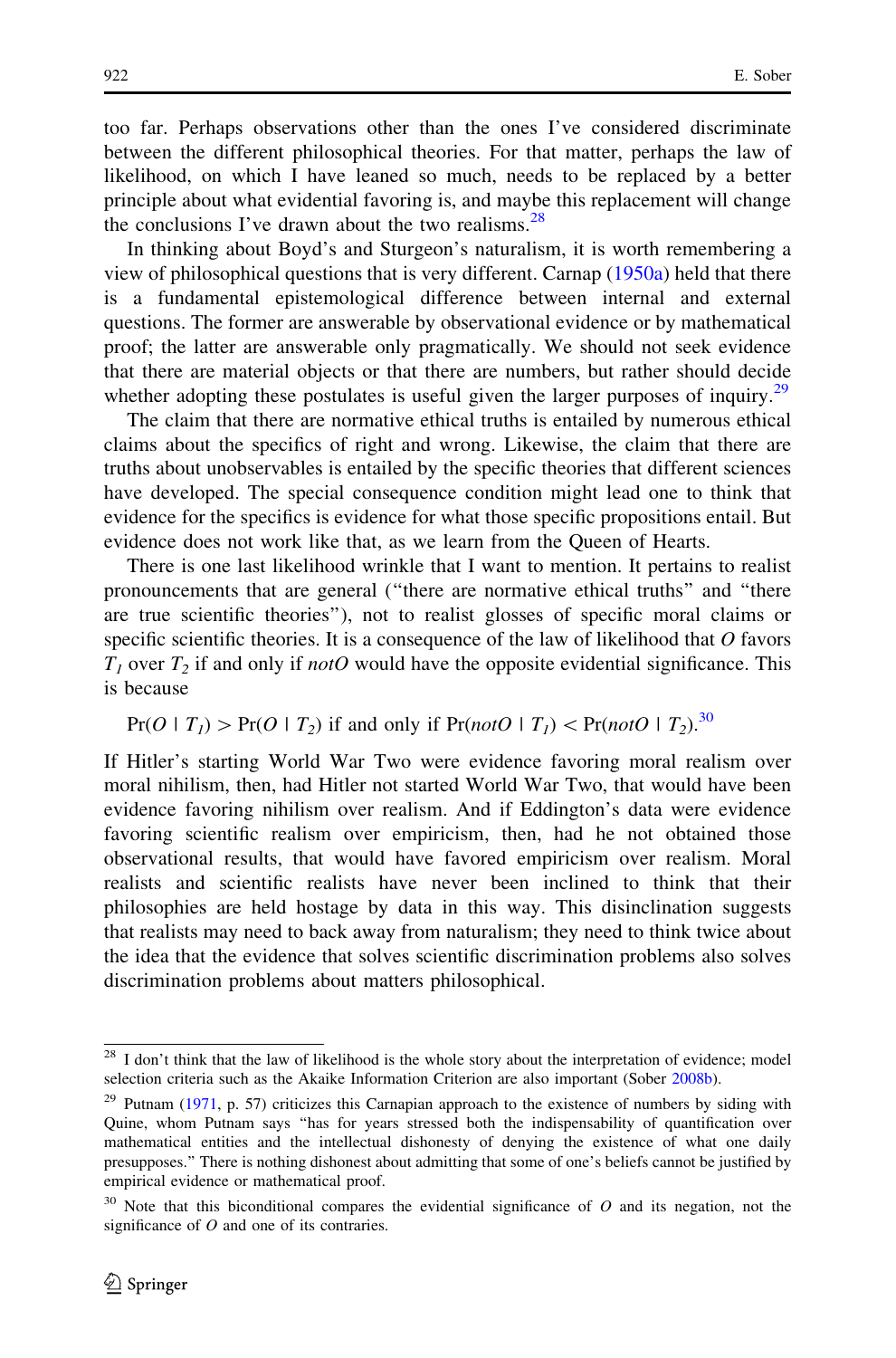<span id="page-18-0"></span>Acknowledgments I am grateful to Dick Boyd, David Brink, Brandon Conley, Richard Creath, Dan Hausman, Peter Railton, Elena Spitzer, Sharon Street, Nick Sturgeon, Mike Titelbaum, Peter Vranas, and Danielle Wylie for useful comments, and especially to Russ Shafer-Landau for helping me understand some of the ins and outs of moral realism. I gave a talk on this material at the Cornell conference in honor of Boyd and Sturgeon, and then did the same thing at Department Colloquia at MIT, Brown, and University of Wisconsin-Madison, in each case benefitting from the discussion.

#### References

- Boyd, R. (1980). Scientific realism and naturalistic epistemology. In PSA: Proceedings of the biennial meeting of the Philosophy of Science Association (pp. 613–662).
- Boyd, R. (1983). The current status of scientific realism. Erkenntnis, 19, 45–90.
- Boyd, R. (1991). Observations, explanatory power, and simplicity—Towards a non-Humean account. In R. Boyd, P. Gasper, & J. Trout (Eds.), The philosophy of science (pp. 349–377). Cambridge, MA: MIT Press.

Carnap, R. (1950a). Empiricism, semantics, and ontology. Revue Internationale de Philosophie, 4, 20–40. (Reprinted in Meaning and necessity. Chicago: University of Chicago Press, enlarged edition 1956.)

Carnap, R. (1950b). Logical foundations of probability. Chicago: University of Chicago Press.

- Churchland, P. (1985). The ontological status of observables—In praise of the superempirical virtues. In P. Churchland & C. Hooker (Eds.), Images of science—Essays on realism and empiricism (pp. 35–47). Chicago, IL: University of Chicago Press.
- Fine, A. (1984). The natural ontological attitude. In J. Leplin (Ed.), Scientific realism (pp. 83-107). Berkeley: University of California Press.
- Fisher, R. (1922). On the mathematical foundations of theoretical statistics. Philosophical Transactions of the Royal Society of London (Series A), 222, 309–368.
- Fitelson, B. (2011). Favoring, likelihoodism, and Bayesianism. Philosophy and Phenomenological Research, 83, 666–672.
- Hacking, I. (1965). The logic of statistical inference. Cambridge, MA: Cambridge University Press.
- Harman, G. (1965). The inference to the best explanation. *Philosophical Review*, 74, 88–95.
- Harman, G. (1977). The nature of morality. Oxford: Oxford University Press.
- Harman, G. (1986). Moral explanations of natural facts—Can moral claims be tested against moral reality? Southern Journal of Philosophy Supplement, 24, 57–68.
- Hempel, C. (1965). Studies in the logic of confirmation. In C. Hempel (Ed.), Aspects of scientific explanation and other essays in the philosophy of science. New York: Free Press.
- Lipton, P. (1991). Inference to the best explanation. London: Routledge. (Expanded 2nd edition, 2004.)
- Magnus, P., & Callender, C. (2004). Realist ennui and the base rate fallacy. Philosophy of Science, 71, 320–338.
- Putnam, H. (1971). Philosophy of logic. New York: Harper and Row. (Reprinted in Mathematics, matter, and method. Cambridge, MA: Cambridge University Press, 1975.)
- Putnam, H. (1975a). Philosophy and our mental life. In H. Putnam (Ed.), Mathematics, matter, and method: Philosophical papers (Vol. I, pp. 291–303). Cambridge, MA: Cambridge University Press.
- Putnam, H. (1975b). What is mathematical truth? In H. Putnam (Ed.), *Mathematics, matter, and method:* Philosophical papers (Vol. I, pp. 60–78). Cambridge, MA: Cambridge University Press.
- Quine, W. (1953). Two dogmas of empiricism. In W. Quine (Ed.), From a logical point of view (pp. 20–46). Cambridge: Harvard University Press.
- Quine, W. (1960). Word and object. Cambridge, MA: MIT Press.
- Quine, W. (1963). Carnap and logical truth. In P. Schilpp (Ed.), The philosophy of Rudolf Carnap. LaSalle, IL: Open Court.
- Quine, W. (1981). Success and the limits of mathematization. In W. Quine (Ed.), Theories and things (pp. 148–155). Cambridge: Harvard University Press.
- Reichenbach, H. (1928). Philosophie der raum-zeit-lehre. English translation by M. Reichenbach as Philosophy of space and time. New York: Dover, 1958.

Reichenbach, H. (1938). Experience and prediction. Chicago: University of Chicago Press.

Salmon, W. (1971). Statistical explanation. In W. Salmon (Ed.), Statistical explanation and statistical relevance (pp. 29–88). Pittsburgh: University of Pittsburgh Press.